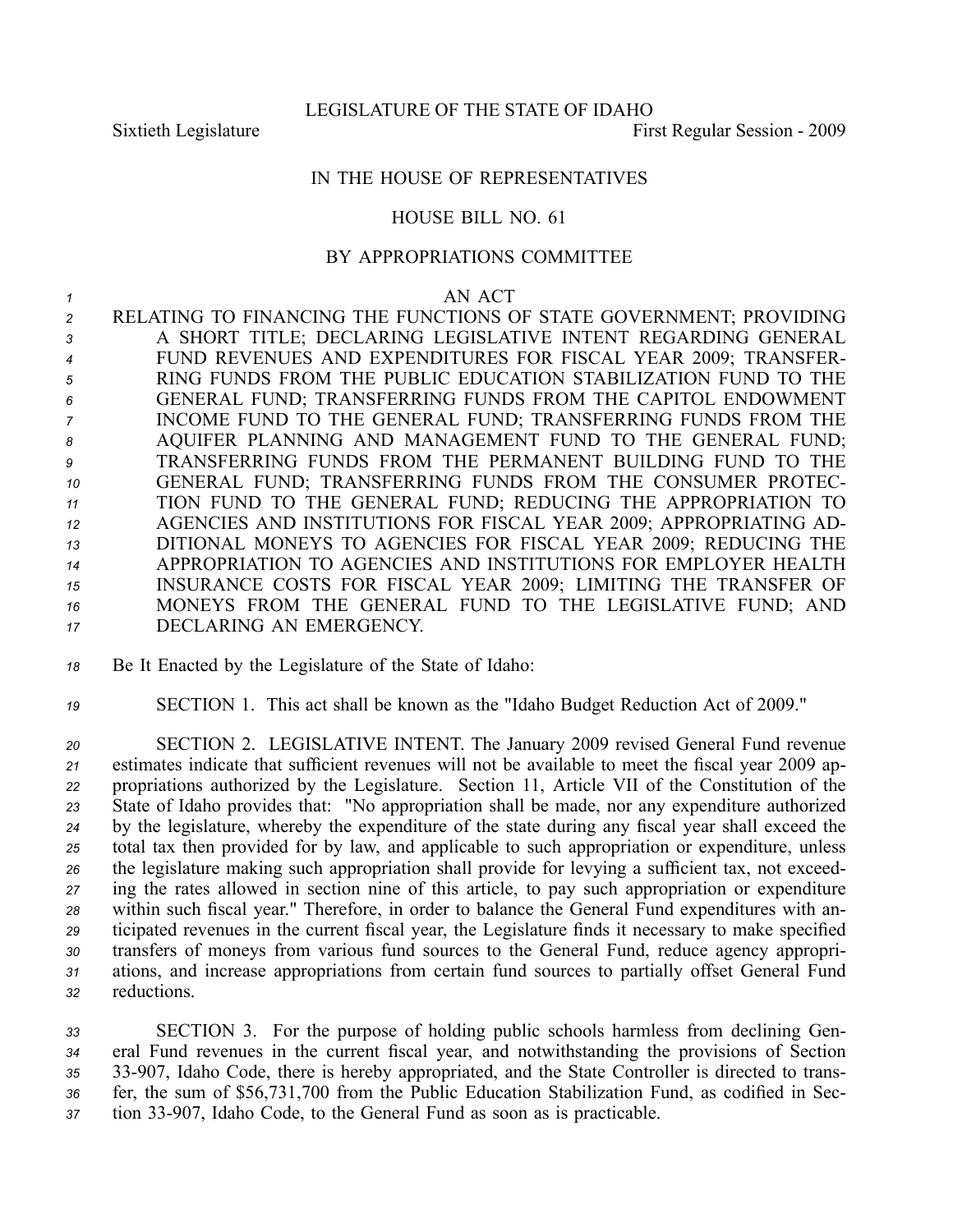*<sup>1</sup>* SECTION 4. Notwithstanding the provisions of Section 671611, Idaho Code, there is *<sup>2</sup>* hereby appropriated, and the State Controller is directed to transfer, the sum of \$5,000,000 from *<sup>3</sup>* the Capitol Endowment Income Fund to the General Fund as soon as is practicable.

*<sup>4</sup>* SECTION 5. Notwithstanding the provisions of Section 421780, Idaho Code, there is *<sup>5</sup>* hereby appropriated, and the State Controller is directed to transfer, the sum of \$12,000,000 *<sup>6</sup>* from the Aquifer Planning and Management Fund to the General Fund as soon as is practicable.

*7* SECTION 6. Notwithstanding the provisions of Section 57-1108, Idaho Code, there is *<sup>8</sup>* hereby appropriated, and the State Controller is directed to transfer, the sum of \$11,950,200 *<sup>9</sup>* from the Permanent Building Fund to the General Fund as soon as is practicable.

*<sup>10</sup>* SECTION 7. Notwithstanding the provisions of Section 48606, Idaho Code, there is *<sup>11</sup>* hereby appropriated, and the State Controller is directed to transfer, the sum of \$2,200,000 from *<sup>12</sup>* the Consumer Protection Fund to the General Fund as soon as is practicable.

 SECTION 8. Notwithstanding any other provision of law to the contrary, the appropri- ations of moneys made in the Laws of 2008, are hereby reduced by the following amounts for the designated state agencies and state institutions from the listed funds for the period July 1, 2008, through June 30, 2009. Agencies and institutions shall administer these reductions by expense class in accordance with the Governor's recommendation as par<sup>t</sup> of the executive budget submitted to the Legislature on January 12, 2009, for <sup>a</sup> 4% reduction in General Fund appropriations. In addition, agencies shall administer the additional reductions in General Fund 20 one-time appropriations as approved by the Joint Finance-Appropriations Committee on Jan-uary 22, 2009:

- *<sup>22</sup>* (1) SECTION 1, CHAPTER 243
- *23* BOARD OF REGENTS OF THE UNIVERSITY OF IDAHO
- *<sup>24</sup>* AGRICULTURAL RESEARCH AND COOPERATIVE
- *25* EXTENSION SERVICE PROGRAM:
- *26* FROM:
- *<sup>27</sup>* General Fund \$1,129,900
- *<sup>28</sup>* (2) SECTION 1, CHAPTER 263
- *29* STATE BOARD OF EDUCATION AND THE BOARD OF REGENTS OF THE
- *<sup>30</sup>* UNIVERSITY OF IDAHO, BOISE STATE UNIVERSITY, IDAHO STATE UNIVERSITY,
- *<sup>31</sup>* LEWISCLARK STATE COLLEGE, THE UNIVERSITY OF IDAHO, AND THE OFFICE
- *32* OF THE STATE BOARD OF EDUCATION:
- *33* FROM:
- *<sup>34</sup>* General Fund \$12,710,000

- *<sup>35</sup>* (3) SECTION 1, CHAPTER 291
- *36* STATE BOARD OF EDUCATION
- *37* COMMUNITY COLLEGE SUPPORT:
- *38* FROM: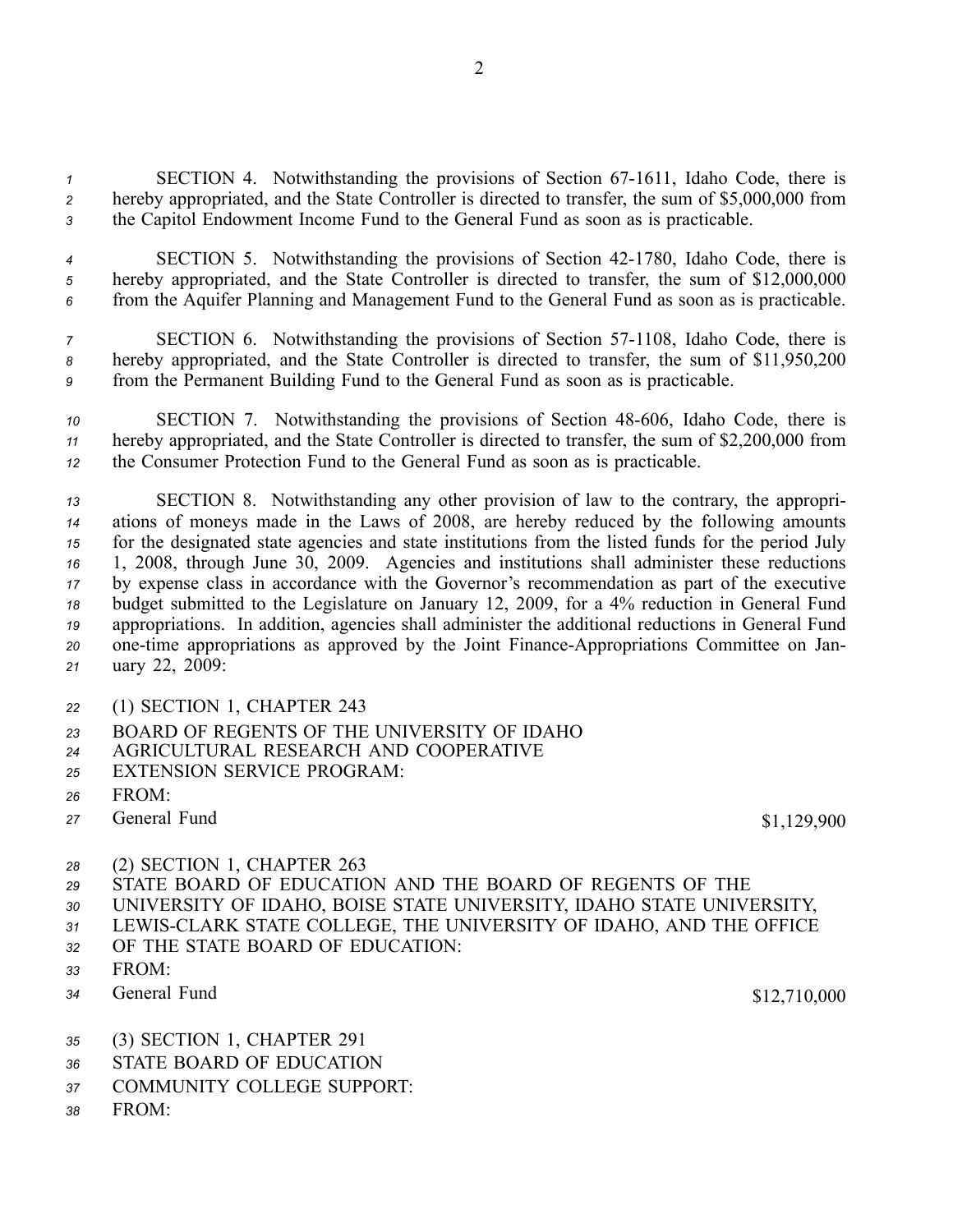| $\mathcal{I}$              | General Fund                                                                                                                                             | \$1,183,700 |
|----------------------------|----------------------------------------------------------------------------------------------------------------------------------------------------------|-------------|
| 2<br>3<br>4<br>5           | (4) SECTION 1, CHAPTER 293<br><b>STATE BOARD OF EDUCATION</b><br>IDAHO SCHOOL FOR THE DEAF AND THE BLIND:<br>FROM:                                       |             |
| 6                          | General Fund                                                                                                                                             | \$344,000   |
| 7<br>8<br>9<br>10          | (5) SECTION 1, CHAPTER 264<br><b>STATE BOARD OF EDUCATION</b><br>OFFICE OF THE STATE BOARD OF EDUCATION:<br>FROM:                                        |             |
| 11                         | General Fund                                                                                                                                             | \$205,100   |
| 12<br>13<br>14<br>15<br>16 | (6) SECTION 1, CHAPTER 121<br>STATE BOARD OF EDUCATION<br>IDAHO STATE HISTORICAL SOCIETY:<br>FROM:<br>General Fund                                       | \$124,400   |
| 17<br>18<br>19<br>20<br>21 | (7) SECTION 1, CHAPTER 122<br>STATE BOARD OF EDUCATION<br><b>IDAHO COMMISSION FOR LIBRARIES:</b><br>FROM:<br>General Fund                                | \$209,400   |
| 22<br>23<br>24<br>25<br>26 | (8) SECTION 1, CHAPTER 245<br>STATE BOARD FOR PROFESSIONAL-TECHNICAL EDUCATION<br>DIVISION OF PROFESSIONAL-TECHNICAL EDUCATION:<br>FROM:<br>General Fund | \$2,236,500 |
| 27<br>28<br>29<br>30       | (9) SECTION 1, CHAPTER 195<br>STATE BOARD OF EDUCATION<br>EDUCATIONAL PUBLIC BROADCASTING SYSTEM:<br>FROM:                                               |             |
| 31                         | General Fund                                                                                                                                             | \$239,200   |
| 32<br>33                   | $(10)$ SECTION 1, CHAPTER 247<br>BOARD OF REGENTS OF THE UNIVERSITY OF IDAHO                                                                             |             |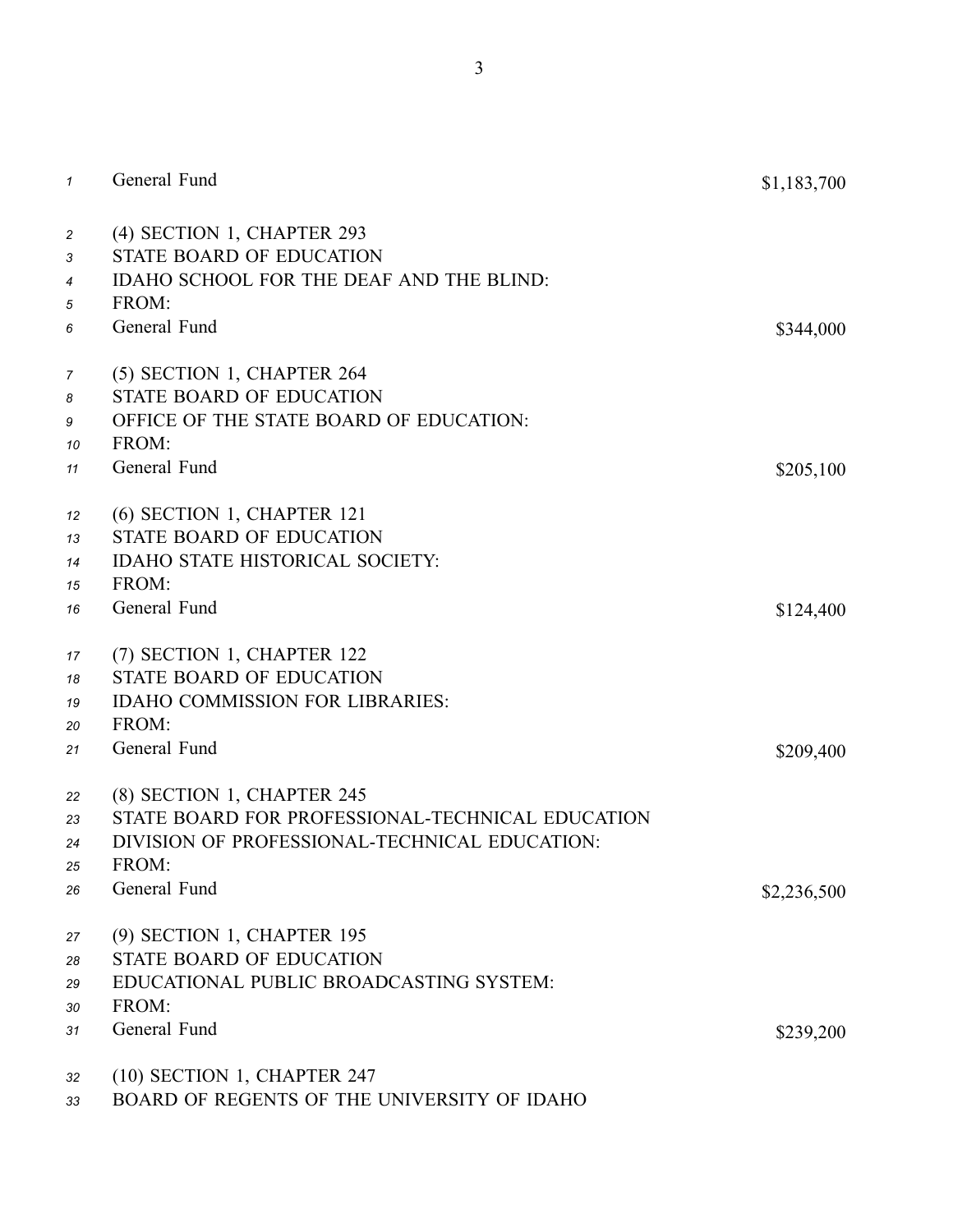| $\mathcal I$   | AND THE STATE BOARD OF EDUCATION                                    |             |             |
|----------------|---------------------------------------------------------------------|-------------|-------------|
| $\overline{c}$ | FOR SPECIAL PROGRAMS:<br>FROM:                                      |             |             |
| 3              | General Fund                                                        |             |             |
| 4              |                                                                     |             | \$413,200   |
| 5              | (11) SECTION 1, CHAPTER 266                                         |             |             |
| 6              | SUPERINTENDENT OF PUBLIC INSTRUCTION/STATE DEPARTMENT OF EDUCATION: |             |             |
| 7              | FROM:                                                               |             |             |
| 8              | General Fund                                                        |             | \$254,400   |
| 9              | (12) SECTION 1, CHAPTER 289                                         |             |             |
| 10             | <b>STATE BOARD OF EDUCATION</b>                                     |             |             |
| 11             | DIVISION OF VOCATIONAL REHABILITATION:                              |             |             |
| 12             | FROM:                                                               |             |             |
| 13             | General Fund                                                        |             | \$351,800   |
| 14             | (13) SECTIONS 1 AND 3, CHAPTER 357                                  |             |             |
| 15             | DEPARTMENT OF HEALTH AND WELFARE                                    |             |             |
| 16             | <b>CHILD WELFARE:</b>                                               |             |             |
| 17             | FROM:                                                               |             |             |
| 18             | Cooperative Welfare Fund (General)                                  | \$1,274,100 |             |
| 19             | Cooperative Welfare Fund (Federal)                                  | 508,800     |             |
| 20             | <b>TOTAL</b>                                                        |             | \$1,782,900 |
|                |                                                                     |             |             |
| 21             | (14) SECTIONS 1 AND 3, CHAPTER 354                                  |             |             |
| 22             | DEPARTMENT OF HEALTH AND WELFARE                                    |             |             |
| 23             | SERVICES FOR THE DEVELOPMENTALLY DISABLED:                          |             |             |
| 24             | FROM:                                                               |             |             |
| 25             | Cooperative Welfare Fund (General)                                  | \$796,200   |             |
| 26             | Cooperative Welfare Fund (Federal)                                  | 788,500     |             |
| 27             | <b>TOTAL</b>                                                        |             | \$1,584,700 |
| 28             | (15) SECTION 1, CHAPTER 352                                         |             |             |
| 29             | DEPARTMENT OF HEALTH AND WELFARE                                    |             |             |
| 30             | <b>INDEPENDENT COUNCILS:</b>                                        |             |             |
| 31             | FROM:                                                               |             |             |
| 32             | Cooperative Welfare Fund (General)                                  |             | \$13,300    |
| 33             | (16) SECTION 1, CHAPTER 353                                         |             |             |
| 34             | DEPARTMENT OF HEALTH AND WELFARE                                    |             |             |
|                |                                                                     |             |             |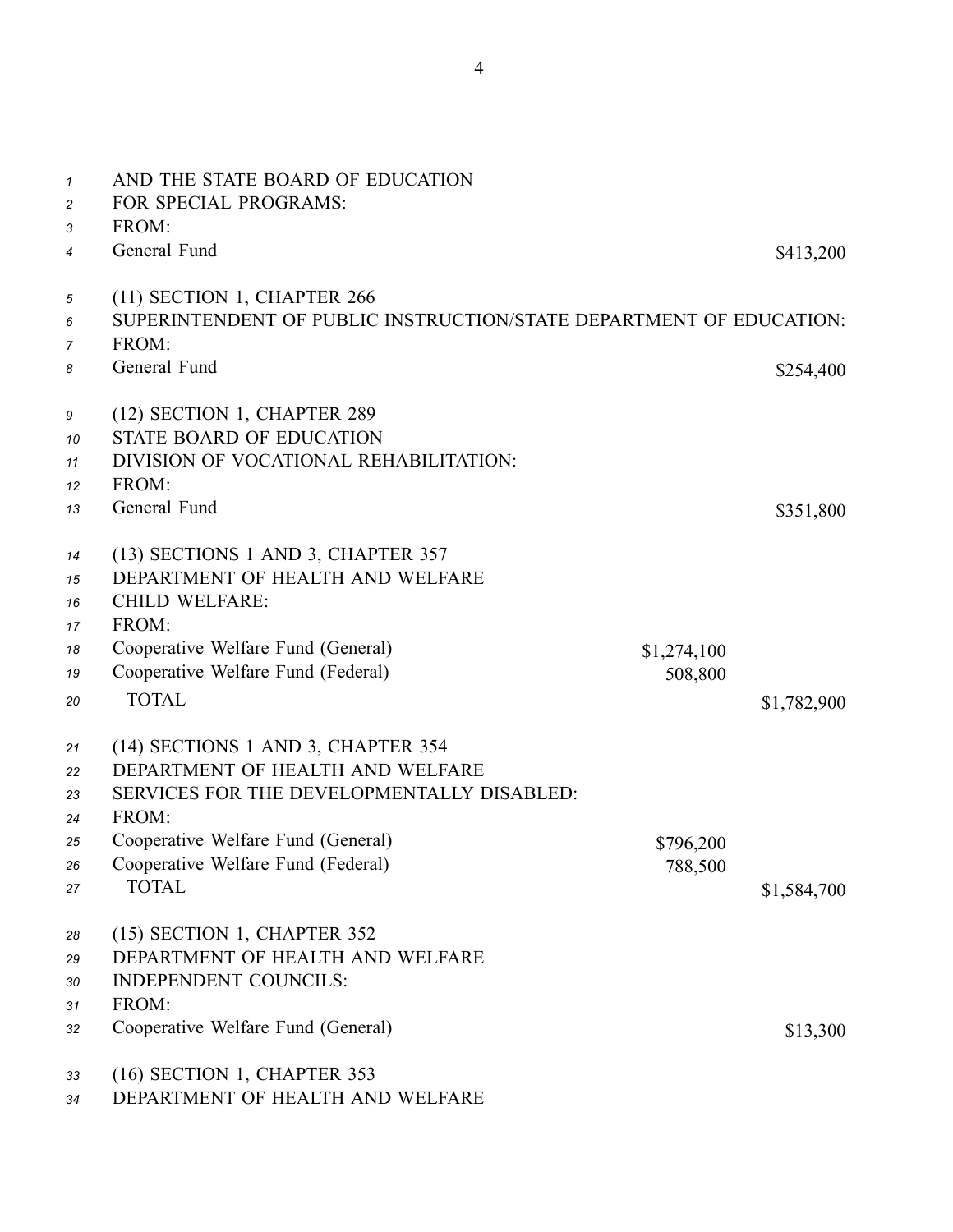5

| $\mathbf{1}$<br>$\overline{c}$ | <b>INDIRECT SUPPORT SERVICES:</b><br>FROM: |              |              |
|--------------------------------|--------------------------------------------|--------------|--------------|
| 3                              | Cooperative Welfare Fund (General)         | \$754,900    |              |
| 4                              | Cooperative Welfare Fund (Federal)         | 723,500      |              |
| 5                              | <b>TOTAL</b>                               |              | \$1,478,400  |
| 6                              | (17) SECTION 1, CHAPTER 268                |              |              |
| 7                              | DEPARTMENT OF HEALTH AND WELFARE           |              |              |
| 8                              | MEDICAL ASSISTANCE SERVICES:               |              |              |
| 9                              | FROM:                                      |              |              |
| 10                             | Cooperative Welfare Fund (General)         | \$10,407,200 |              |
| 11                             | Cooperative Welfare Fund (Federal)         | 25,460,300   |              |
| 12                             | <b>TOTAL</b>                               |              | \$35,867,500 |
| 13                             | (18) SECTIONS 1, 3 AND 5, CHAPTER 355      |              |              |
| 14                             | DEPARTMENT OF HEALTH AND WELFARE           |              |              |
| 15                             | <b>MENTAL HEALTH SERVICES:</b>             |              |              |
| 16                             | FROM:                                      |              |              |
| 17                             | Cooperative Welfare Fund (General)         | \$1,791,800  |              |
| 18                             | Cooperative Welfare Fund (Federal)         | 135,900      |              |
| 19                             | <b>TOTAL</b>                               |              | \$1,927,700  |
| 20                             | (19) SECTIONS 2 AND 4, CHAPTER 269         |              |              |
| 21                             | DEPARTMENT OF HEALTH AND WELFARE           |              |              |
| 22                             | PSYCHIATRIC HOSPITALIZATION:               |              |              |
| 23                             | FROM:                                      |              |              |
| 24                             | Cooperative Welfare Fund (General)         | \$831,600    |              |
| 25                             | Cooperative Welfare Fund (Federal)         | 48,800       |              |
| 26                             | <b>TOTAL</b>                               |              | \$880,400    |
| 27                             | (20) SECTIONS 1, 3 AND 5, CHAPTER 358      |              |              |
| 28                             | DEPARTMENT OF HEALTH AND WELFARE           |              |              |
| 29                             | PUBLIC HEALTH SERVICES:                    |              |              |
| 30                             | FROM:                                      |              |              |
| 31                             | Cooperative Welfare Fund (General)         | \$598,900    |              |
| 32                             | Cooperative Welfare Fund (Federal)         | 79,900       |              |
| 33                             | <b>TOTAL</b>                               |              | \$678,800    |
| 34                             | (21) SECTION 1, CHAPTER 270                |              |              |

*35* DEPARTMENT OF HEALTH AND WELFARE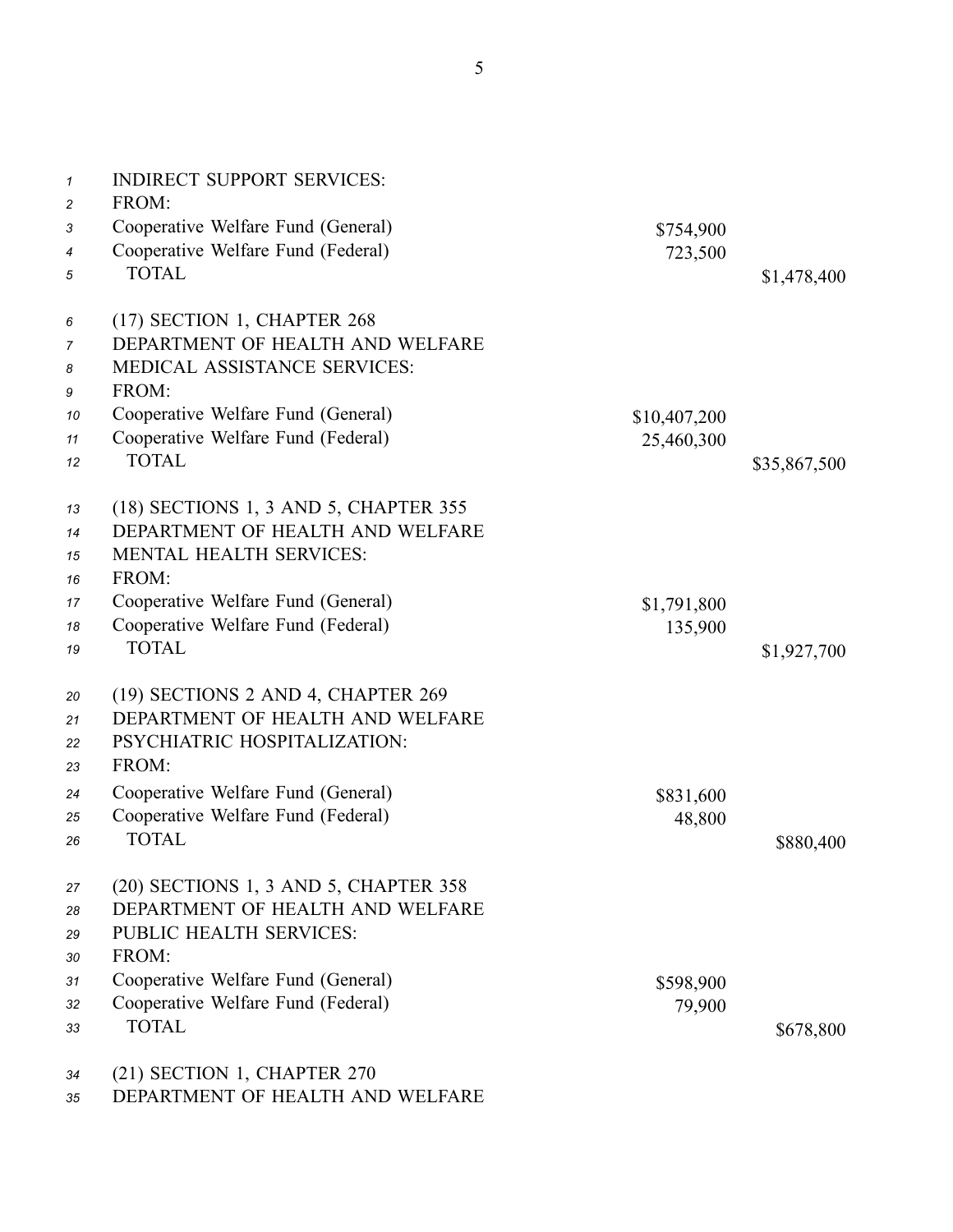| $\mathbf{1}$<br>$\overline{c}$ | <b>SERVICE INTEGRATION PROGRAM:</b><br>FROM: |             |             |
|--------------------------------|----------------------------------------------|-------------|-------------|
| 3                              | Cooperative Welfare Fund (General)           | \$34,200    |             |
| 4                              | Cooperative Welfare Fund (Federal)           | 30,300      |             |
| 5                              | <b>TOTAL</b>                                 |             | \$64,500    |
| 6                              | (22) SECTION 1, CHAPTER 324                  |             |             |
| 7                              | DEPARTMENT OF HEALTH AND WELFARE             |             |             |
| 8                              | SUBSTANCE ABUSE TREATMENT AND PREVENTION:    |             |             |
| 9                              | FROM:                                        |             |             |
| 10                             | Cooperative Welfare Fund (General)           | \$4,659,200 |             |
| 11                             | Cooperative Welfare Fund (Federal)           | 8,400       |             |
| 12                             | <b>TOTAL</b>                                 |             | \$4,667,600 |
| 13                             | (23) SECTION 1, CHAPTER 326                  |             |             |
| 14                             | DEPARTMENT OF HEALTH AND WELFARE             |             |             |
| 15                             | <b>DIVISION OF WELFARE:</b>                  |             |             |
| 16                             | FROM:                                        |             |             |
| 17                             | Cooperative Welfare Fund (General)           | \$2,084,900 |             |
| 18                             | Cooperative Welfare Fund (Federal)           | 2,869,300   |             |
| 19                             | <b>TOTAL</b>                                 |             | \$4,954,200 |
| 20                             | (24) SECTION 1, CHAPTER 246                  |             |             |
| 21                             | STATE INDEPENDENT LIVING COUNCIL:            |             |             |
| 22                             | FROM:                                        |             |             |
| 23                             | State Independent Living Council (Gen) Fund  |             | \$5,100     |
| 24                             | (25) SECTION 1, CHAPTER 244                  |             |             |
| 25                             | PUBLIC HEALTH DISTRICTS:                     |             |             |
| 26                             | FROM:                                        |             |             |
| 27                             | Public Health Trust Fund                     |             | \$431,900   |
| 28                             | (26) SECTION 1, CHAPTER 222                  |             |             |
| 29                             | DEPARTMENT OF CORRECTION:                    |             |             |
| 30                             | FROM:                                        |             |             |
| 31                             | General Fund                                 |             | \$4,567,500 |
| 32                             | (27) SECTION 2, CHAPTER 342                  |             |             |
| 33                             | <b>SUPREME COURT:</b>                        |             |             |

*34* FROM: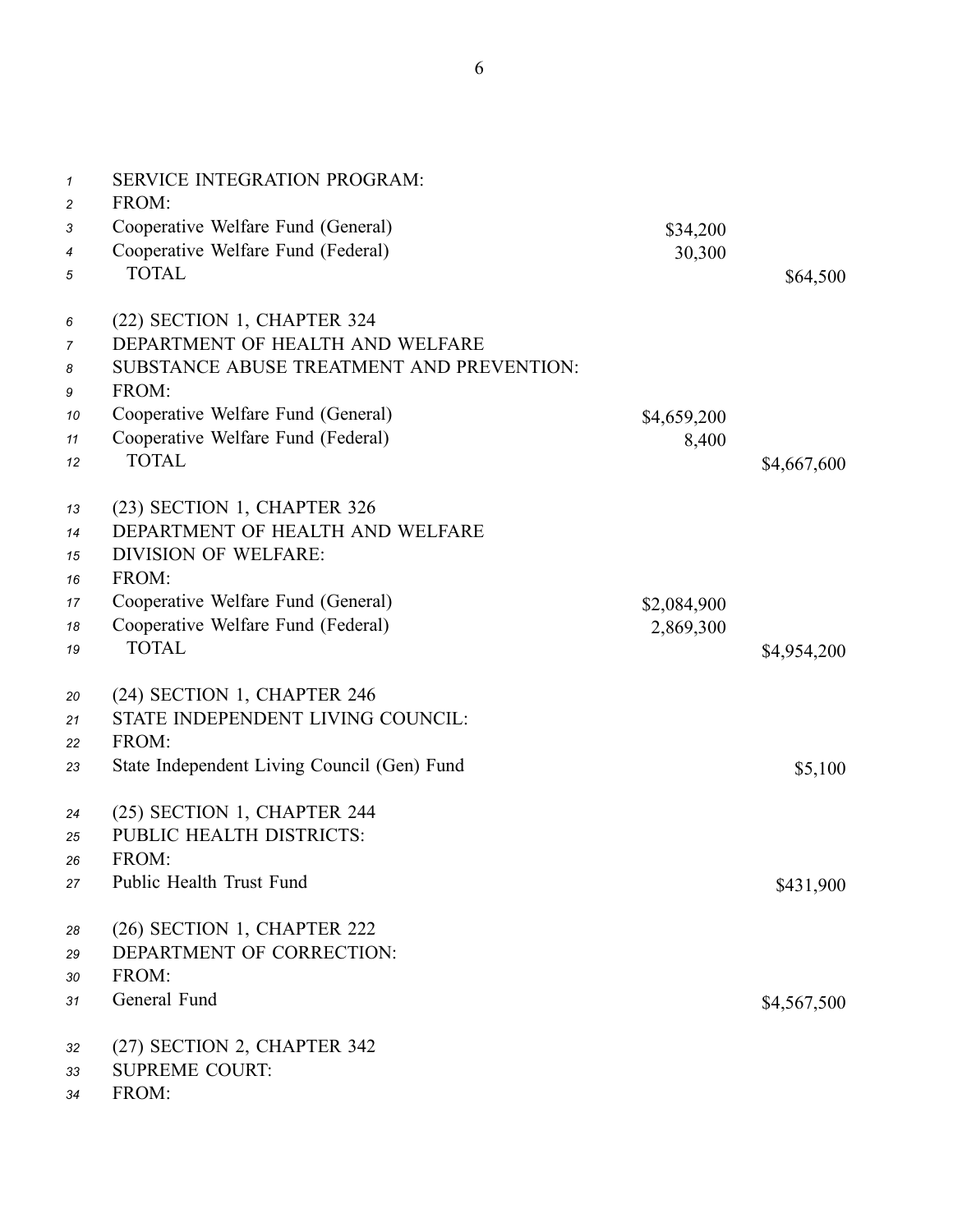| $\mathcal I$                          | General Fund                                                                | \$1,267,700 |
|---------------------------------------|-----------------------------------------------------------------------------|-------------|
| $\overline{c}$<br>3<br>$\overline{4}$ | (28) SECTION 1, CHAPTER 169<br>DEPARTMENT OF JUVENILE CORRECTIONS:<br>FROM: |             |
| 5                                     | General Fund                                                                | \$1,715,300 |
| 6                                     | (29) SECTION 1, CHAPTER 235                                                 |             |
| 7                                     | <b>IDAHO STATE POLICE</b>                                                   |             |
| 8                                     | DIVISION OF THE IDAHO STATE POLICE:                                         |             |
| 9                                     | FROM:<br>General Fund                                                       |             |
| 10                                    |                                                                             | \$1,624,100 |
| 11                                    | (30) SECTION 1, CHAPTER 284                                                 |             |
| 12                                    | DEPARTMENT OF ENVIRONMENTAL QUALITY:                                        |             |
| 13                                    | FROM:                                                                       |             |
| 14                                    | General Fund                                                                | \$1,058,700 |
| 15                                    | (31) SECTION 1, CHAPTER 322                                                 |             |
| 16                                    | <b>DEPARTMENT OF LANDS:</b>                                                 |             |
| 17                                    | FROM:                                                                       |             |
| 18                                    | General Fund                                                                | \$245,800   |
| 19                                    | (32) SECTION 1, CHAPTER 277                                                 |             |
| 20                                    | DEPARTMENT OF PARKS AND RECREATION:                                         |             |
| 21                                    | FROM:                                                                       |             |
| 22                                    | General Fund                                                                | \$2,759,600 |
| 23                                    | (33) SECTION 1, CHAPTER 321                                                 |             |
| 24                                    | DEPARTMENT OF WATER RESOURCES:                                              |             |
| 25                                    | FROM:                                                                       |             |
| 26                                    | General Fund                                                                | \$674,600   |
|                                       |                                                                             |             |
| 27                                    | (34) SECTION 1, CHAPTER 265                                                 |             |
| 28                                    | DEPARTMENT OF AGRICULTURE:                                                  |             |
| 29                                    | FROM:                                                                       |             |
| 30                                    | General Fund                                                                | \$2,742,400 |
| 31                                    | (35) SECTION 1, CHAPTER 283                                                 |             |
| 32                                    | SOIL CONSERVATION COMMISSION:                                               |             |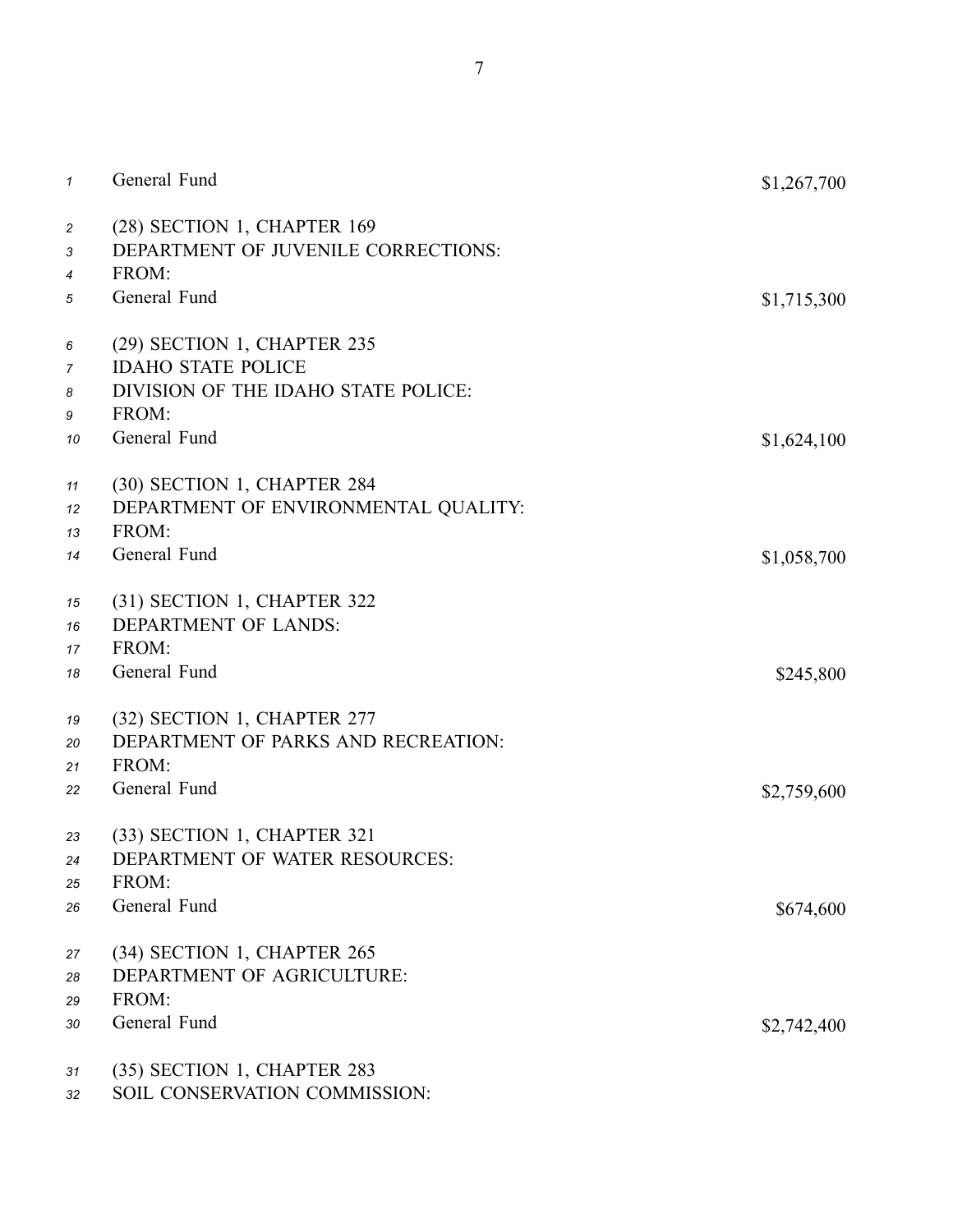| $\mathbf{1}$<br>$\overline{c}$ | FROM:<br>General Fund                                                                                                                   | \$182,300           |
|--------------------------------|-----------------------------------------------------------------------------------------------------------------------------------------|---------------------|
| 3<br>4<br>5<br>6               | (36) SECTION 1, CHAPTER 286<br>DEPARTMENT OF COMMERCE:<br>FROM:<br>General Fund                                                         | \$315,700           |
| $\overline{7}$<br>8<br>9<br>10 | (37) SECTION 1, CHAPTER 288<br><b>DEPARTMENT OF LABOR:</b><br>FROM:<br>General Fund                                                     | \$31,000            |
| 11<br>12<br>13<br>14           | (38) SECTION 1, CHAPTER 359<br>DEPARTMENT OF SELF-GOVERNING AGENCIES<br><b>COMMISSION ON HISPANIC AFFAIRS:</b><br>FROM:<br>General Fund |                     |
| 15<br>16<br>17<br>18<br>19     | (39) SECTION 1, CHAPTER 237<br>OFFICE OF STATE APPELLATE PUBLIC DEFENDER:<br>FROM:<br>General Fund                                      | \$4,800<br>\$86,700 |
| 20<br>21<br>22<br>23<br>24     | (40) SECTION 1, CHAPTER 173<br>DEPARTMENT OF SELF-GOVERNING AGENCIES<br><b>DIVISION OF VETERANS SERVICES:</b><br>FROM:<br>General Fund  | \$72,100            |
| 25<br>26<br>27<br>28           | (41) SECTION 1, CHAPTER 290<br>DEPARTMENT OF ADMINISTRATION:<br>FROM:<br>General Fund                                                   | \$550,400           |
| 29<br>30<br>31<br>32           | (42) SECTION 1, CHAPTER 197<br><b>ATTORNEY GENERAL:</b><br>FROM:<br>General Fund                                                        | \$832,100           |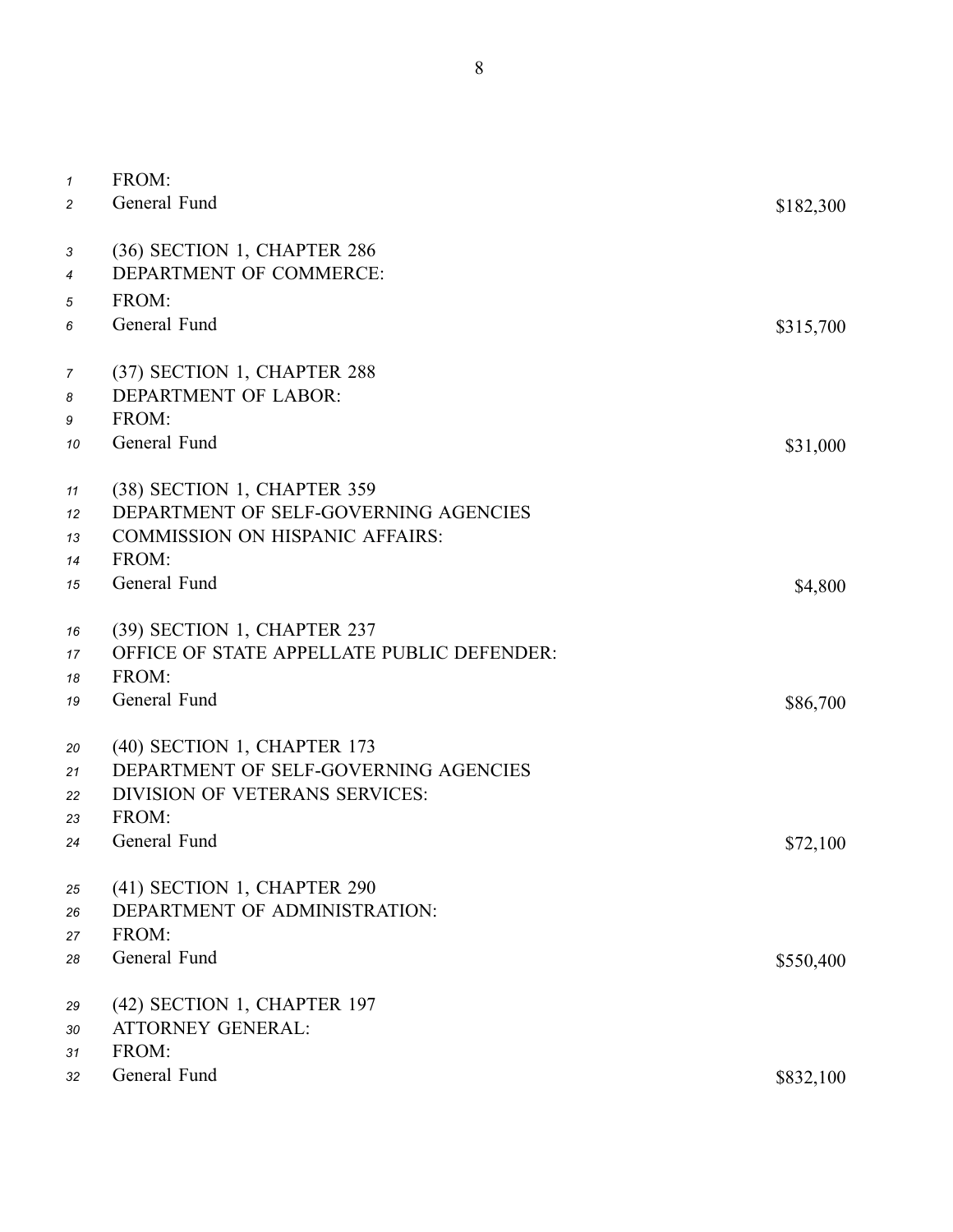| $\mathbf{1}$   | (43) SECTION 1, CHAPTER 221                     |           |
|----------------|-------------------------------------------------|-----------|
| $\overline{c}$ | <b>STATE CONTROLLER:</b>                        |           |
| 3              | FROM:                                           |           |
| 4              | General Fund                                    | \$374,300 |
| 5              | (44) SECTION 1, CHAPTER 163                     |           |
| 6              | OFFICE OF THE GOVERNOR                          |           |
| 7              | <b>COMMISSION ON AGING:</b>                     |           |
| 8              | FROM:                                           |           |
| 9              | General Fund                                    | \$231,100 |
| 10             | (45) SECTION 1, CHAPTER 262                     |           |
| 11             | OFFICE OF THE GOVERNOR                          |           |
| 12             | <b>COMMISSION ON THE ARTS:</b>                  |           |
| 13             | FROM:                                           |           |
| 14             | General Fund                                    | \$35,700  |
| 15             | (46) SECTION 1, CHAPTER 337                     |           |
| 16             | OFFICE OF THE GOVERNOR                          |           |
| 17             | COMMISSION FOR THE BLIND AND VISUALLY IMPAIRED: |           |
| 18             | FROM:                                           |           |
| 19             | General Fund                                    | \$80,600  |
| 20             | (47) SECTION 1, CHAPTER 225                     |           |
| 21             | OFFICE OF THE GOVERNOR                          |           |
| 22             | OFFICE OF DRUG POLICY:                          |           |
| 23             | FROM:                                           |           |
| 24             | General Fund                                    | \$20,400  |
| 25             | (48) SECTION 1, CHAPTER 281                     |           |
| 26             | OFFICE OF THE GOVERNOR                          |           |
| 27             | OFFICE OF ENERGY RESOURCES:                     |           |
| 28             | FROM:                                           |           |
| 29             | General Fund                                    | \$42,200  |
| 30             | (49) SECTION 1, CHAPTER 229                     |           |
| 31             | OFFICE OF THE GOVERNOR                          |           |
| 32             | DIVISION OF FINANCIAL MANAGEMENT:               |           |
| 33             | FROM:                                           |           |

*<sup>34</sup>* General Fund \$118,400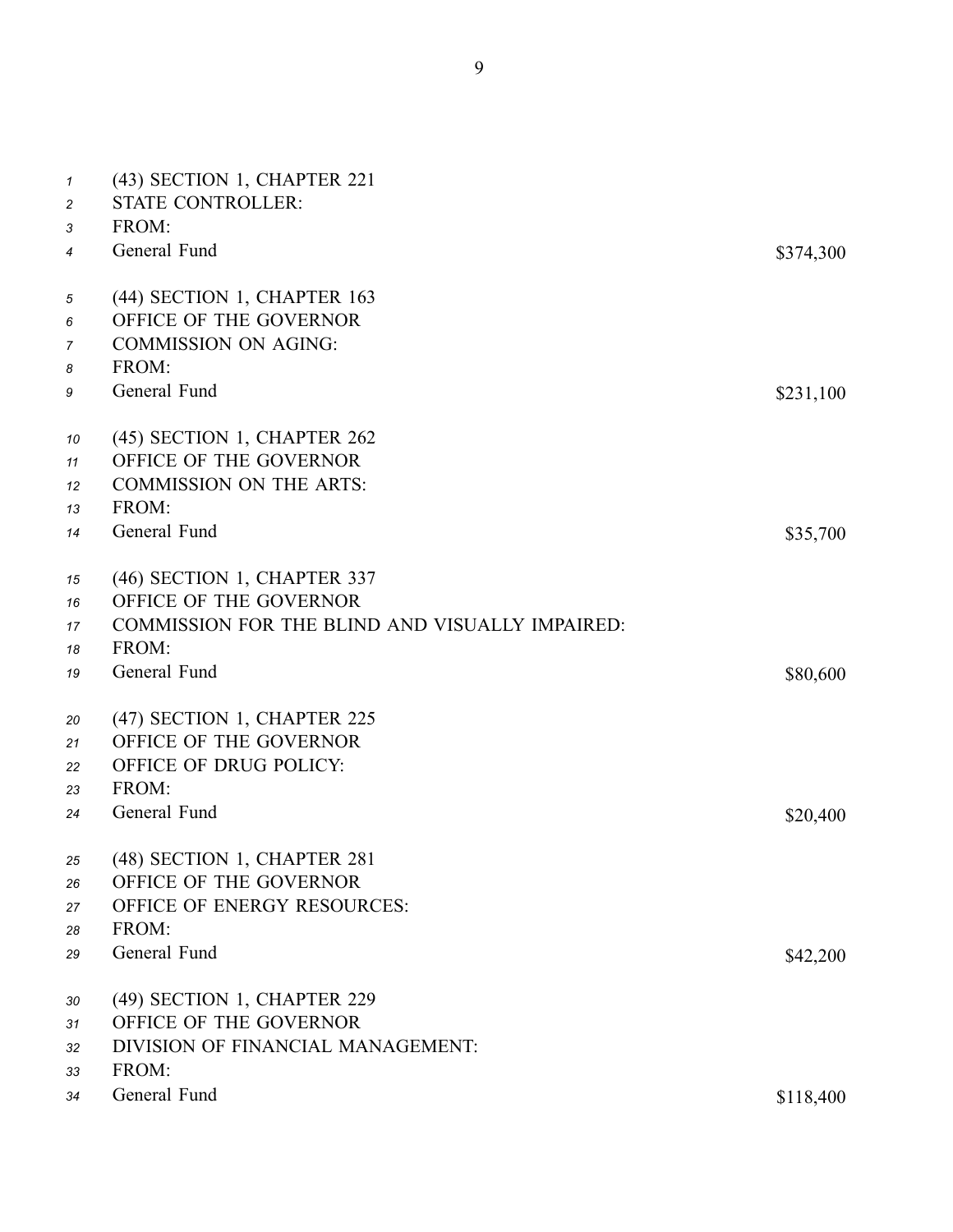| \$96,400  |
|-----------|
|           |
|           |
|           |
|           |
|           |
|           |
|           |
| \$28,100  |
|           |
|           |
|           |
|           |
|           |
| \$342,900 |
|           |
|           |
|           |
|           |
|           |
| \$24,600  |
|           |
|           |
|           |
|           |
|           |
| \$219,500 |
|           |
|           |
|           |
|           |
|           |
| \$134,600 |
|           |
|           |
|           |
|           |
|           |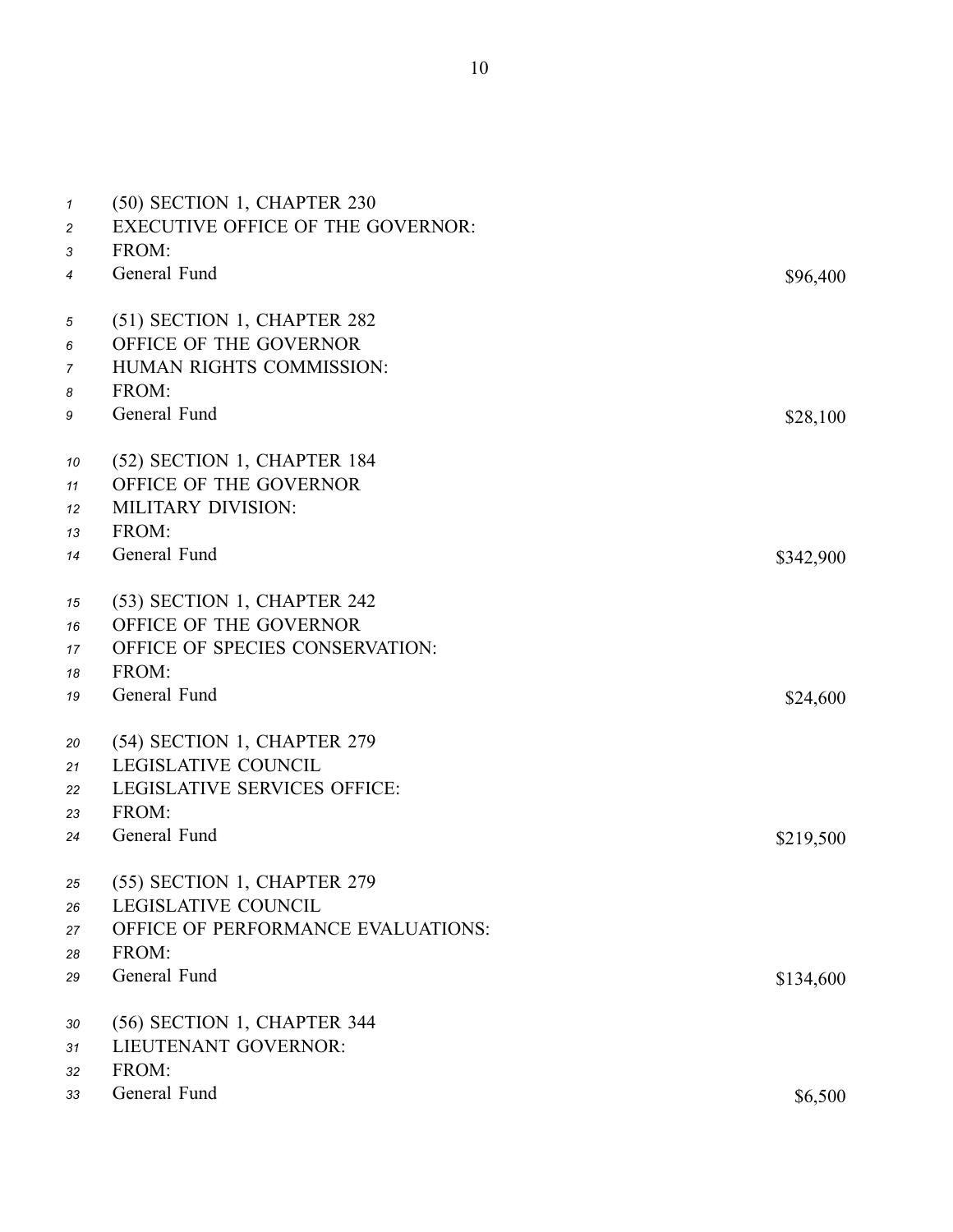| 1              | (57) SECTION 1, CHAPTER 271        |             |
|----------------|------------------------------------|-------------|
| $\overline{c}$ | DEPARTMENT OF REVENUE AND TAXATION |             |
| 3              | <b>BOARD OF TAX APPEALS:</b>       |             |
| 4              | FROM:                              |             |
| 5              | General Fund                       | \$22,600    |
|                |                                    |             |
| 6              | (58) SECTION 1, CHAPTER 340        |             |
| 7              | DEPARTMENT OF REVENUE AND TAXATION |             |
| 8              | STATE TAX COMMISSION:              |             |
| 9              | FROM:                              |             |
| 10             | General Fund                       | \$1,243,900 |
|                |                                    |             |
| 11             | (59) SECTION 1, CHAPTER 310        |             |
| 12             | <b>SECRETARY OF STATE:</b>         |             |
| 13             | FROM:                              |             |
| 14             | General Fund                       | \$505,600   |
| 15             | $(60)$ SECTION 1, CHAPTER 343      |             |
|                | <b>STATE TREASURER:</b>            |             |
| 16             |                                    |             |
| 17             | FROM:                              |             |
| 18             | General Fund                       | \$68,400    |

 SECTION 9. In addition to any other appropriation provided by law, there is hereby ap- propriated to the designated state agencies and state institutions the following amounts to be expended from the listed funds for the period July 1, 2008, through June 30, 2009. Agencies and institutions shall administer the additional appropriation contained in this section by ex- pense class in accordance with the Governor's recommendation as par<sup>t</sup> of the executive budget submitted to the Legislature on January 12, 2009:

- *<sup>25</sup>* (1) SECTIONS 1 AND 3, CHAPTER 357
- *26* DEPARTMENT OF HEALTH AND WELFARE
- *<sup>27</sup>* CHILD WELFARE:
- *28* FROM:
- *<sup>29</sup>* Cooperative Welfare Fund (Federal) \$410,200
- *<sup>30</sup>* (2) SECTION 3, CHAPTER 355
- *31* DEPARTMENT OF HEALTH AND WELFARE
- *32* MENTAL HEALTH SERVICES
- *33* COMMUNITY HEALTH SERVICES:
- *34* FROM: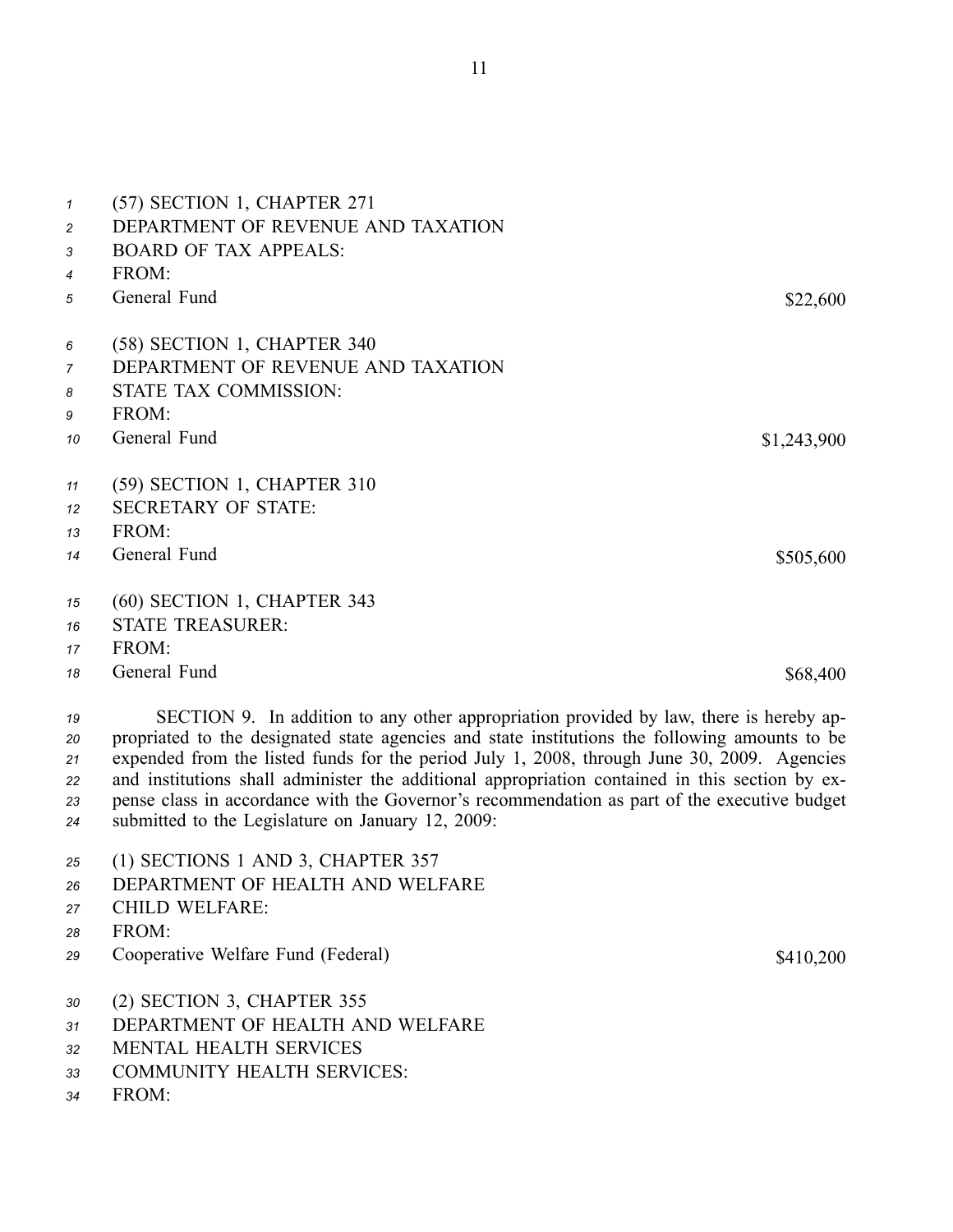| $\mathcal I$             | Cooperative Welfare Fund (General)                                                                                                                                                                                                                                                                                                                           |          | \$34,800  |
|--------------------------|--------------------------------------------------------------------------------------------------------------------------------------------------------------------------------------------------------------------------------------------------------------------------------------------------------------------------------------------------------------|----------|-----------|
| $\overline{c}$<br>3<br>4 | (3) SECTIONS 2 AND 4, CHAPTER 269<br>DEPARTMENT OF HEALTH AND WELFARE<br>PSYCHIATRIC HOSPITALIZATION:                                                                                                                                                                                                                                                        |          |           |
| 5                        | FROM:                                                                                                                                                                                                                                                                                                                                                        |          |           |
| 6                        | State Hospital North Endowment Income Fund                                                                                                                                                                                                                                                                                                                   | \$40,000 |           |
| 7                        | Mental Hospital Endowment Income Fund                                                                                                                                                                                                                                                                                                                        | 35,000   |           |
| 8                        | <b>TOTAL</b>                                                                                                                                                                                                                                                                                                                                                 |          | \$75,000  |
| 9                        | (4) SECTION 1, CHAPTER 222                                                                                                                                                                                                                                                                                                                                   |          |           |
| 10                       | DEPARTMENT OF CORRECTION:                                                                                                                                                                                                                                                                                                                                    |          |           |
| 11                       | FROM:                                                                                                                                                                                                                                                                                                                                                        |          |           |
| 12                       | Miscellaneous Revenue Fund                                                                                                                                                                                                                                                                                                                                   | \$50,800 |           |
| 13                       | Inmate Labor Fund                                                                                                                                                                                                                                                                                                                                            | 281,200  |           |
| 14                       | Parolee Supervision Fund                                                                                                                                                                                                                                                                                                                                     | 100,000  |           |
| 15                       | Drug and Mental Health Court Supervision Fund                                                                                                                                                                                                                                                                                                                | 100,000  |           |
| 16                       | <b>TOTAL</b>                                                                                                                                                                                                                                                                                                                                                 |          | \$532,000 |
| 17                       | (5) SECTION 1, CHAPTER 277                                                                                                                                                                                                                                                                                                                                   |          |           |
| 18                       | DEPARTMENT OF PARKS AND RECREATION:                                                                                                                                                                                                                                                                                                                          |          |           |
| 19                       | FROM:                                                                                                                                                                                                                                                                                                                                                        |          |           |
| 20                       | Parks and Recreation Registration Fund                                                                                                                                                                                                                                                                                                                       |          | \$18,800  |
| 21<br>22<br>23<br>24     | SECTION 10. Notwithstanding any other provision of law to the contrary, the appropri-<br>ations of moneys made in the Laws of 2008 for employer health insurance costs, are hereby<br>reduced by the following amounts for the designated state agencies and state institutions from<br>the listed funds for the period July 1, 2008, through June 30, 2009: |          |           |
| 25                       | (1) SECTION 1, CHAPTER 243                                                                                                                                                                                                                                                                                                                                   |          |           |
| 26                       | BOARD OF REGENTS OF THE UNIVERSITY OF IDAHO                                                                                                                                                                                                                                                                                                                  |          |           |
| 27                       | AGRICULTURAL RESEARCH AND COOPERATIVE EXTENSION SERVICE:                                                                                                                                                                                                                                                                                                     |          |           |
| 28                       | FROM:                                                                                                                                                                                                                                                                                                                                                        |          |           |
| 29                       | General Fund                                                                                                                                                                                                                                                                                                                                                 |          | \$186,500 |
| 30<br>31<br>32<br>33     | (2) SECTION 1, CHAPTER 263<br>STATE BOARD OF EDUCATION AND THE BOARD OF REGENTS OF THE<br>UNIVERSITY OF IDAHO, BOISE STATE UNIVERSITY, IDAHO STATE UNIVERSITY,<br>LEWIS-CLARK STATE COLLEGE, THE UNIVERSITY OF IDAHO, AND THE OFFICE                                                                                                                         |          |           |

- *34* OF THE STATE BOARD OF EDUCATION:
- *35* FROM:
- *<sup>36</sup>* General Fund \$1,943,600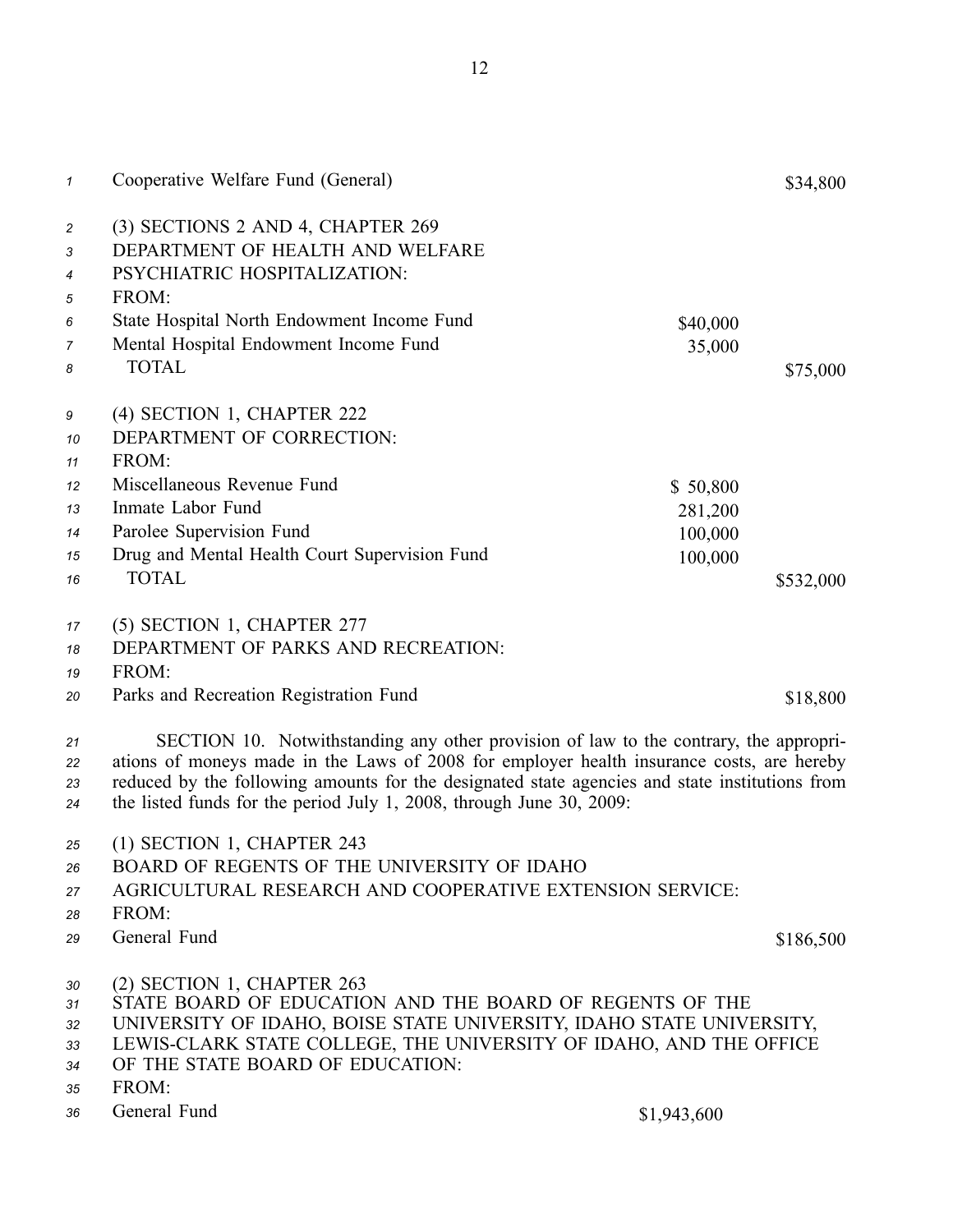| $\mathcal I$ | <b>Unrestricted Fund</b>                    | 19,600    |             |
|--------------|---------------------------------------------|-----------|-------------|
| 2            | <b>TOTAL</b>                                |           | \$1,963,200 |
|              |                                             |           |             |
| 3            | (3) SECTION 1, CHAPTER 291                  |           |             |
| 4            | <b>STATE BOARD OF EDUCATION</b>             |           |             |
| 5            | <b>COMMUNITY COLLEGE SUPPORT:</b>           |           |             |
| 6            | FROM:                                       |           |             |
| 7            | General Fund                                | \$160,900 |             |
| 8            | Community College Fund                      | 3,700     |             |
| 9            | <b>TOTAL</b>                                |           | \$164,600   |
|              |                                             |           |             |
| 10           | (4) SECTION 1, CHAPTER 293                  |           |             |
| 11           | <b>STATE BOARD OF EDUCATION</b>             |           |             |
| 12           | IDAHO SCHOOL FOR THE DEAF AND THE BLIND:    |           |             |
| 13           | FROM:                                       |           |             |
| 14           | General Fund                                |           | \$46,900    |
|              |                                             |           |             |
| 15           | (5) SECTION 1, CHAPTER 264                  |           |             |
| 16           | <b>STATE BOARD OF EDUCATION</b>             |           |             |
| 17           | OFFICE OF THE STATE BOARD OF EDUCATION:     |           |             |
| 18           | FROM:                                       |           |             |
| 19           | General Fund                                | \$9,500   |             |
| 20           | Federal Grant Fund                          | 4,500     |             |
| 21           | <b>TOTAL</b>                                |           | \$14,000    |
|              |                                             |           |             |
| 22           | (6) SECTION 1, CHAPTER 292                  |           |             |
| 23           | BOARD OF REGENTS OF THE UNIVERSITY OF IDAHO |           |             |
| 24           | AND THE STATE BOARD OF EDUCATION            |           |             |
| 25           | <b>HEALTH EDUCATION PROGRAMS:</b>           |           |             |
| 26           | FROM:                                       |           |             |
| 27           | General Fund                                | \$9,500   |             |
| 28           | <b>Unrestricted Fund</b>                    | 700       |             |
| 29           | <b>TOTAL</b>                                |           | \$10,200    |
|              |                                             |           |             |
| 30           | (7) SECTION 1, CHAPTER 121                  |           |             |
| 31           | <b>STATE BOARD OF EDUCATION</b>             |           |             |
| 32           | <b>IDAHO STATE HISTORICAL SOCIETY:</b>      |           |             |
| 33           | FROM:                                       |           |             |
| 34           | General Fund                                | \$15,000  |             |
| 35           | Miscellaneous Revenue Fund                  | 2,700     |             |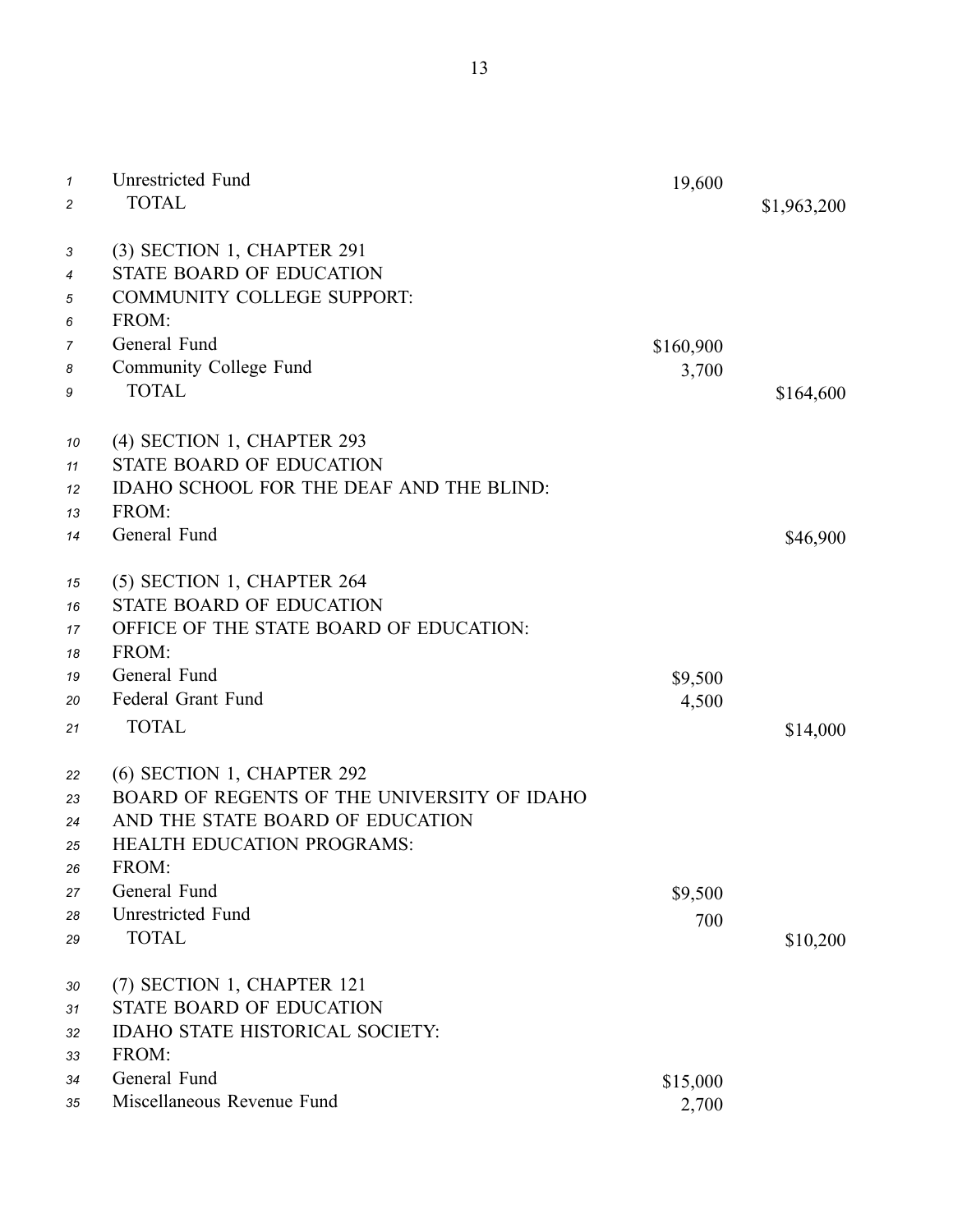| $\mathcal I$<br>2<br>3 | Permanent Building Fund<br>Federal Grant Fund<br><b>TOTAL</b>       | 2,000<br>4,900 | \$24,600  |
|------------------------|---------------------------------------------------------------------|----------------|-----------|
| 4                      | (8) SECTION 1, CHAPTER 122                                          |                |           |
| 5                      | STATE BOARD OF EDUCATION                                            |                |           |
| 6                      | <b>IDAHO COMMISSION FOR LIBRARIES:</b>                              |                |           |
| 7                      | FROM:                                                               |                |           |
| 8                      | General Fund                                                        | \$21,200       |           |
| 9                      | Federal Grant Fund                                                  | 1,600          |           |
| 10                     | <b>TOTAL</b>                                                        |                | \$22,800  |
| 11                     | (9) SECTION 1, CHAPTER 245                                          |                |           |
| 12                     | STATE BOARD FOR PROFESSIONAL-TECHNICAL EDUCATION                    |                |           |
| 13                     | DIVISION OF PROFESSIONAL-TECHNICAL EDUCATION:                       |                |           |
| 14                     | FROM:                                                               |                |           |
| 15                     | General Fund                                                        | \$266,200      |           |
| 16                     | Federal Grant Fund                                                  | 5,800          |           |
| 17                     | Miscellaneous Revenue Fund                                          | 1,500          |           |
| 18                     | <b>TOTAL</b>                                                        |                | \$273,500 |
|                        | (10) SECTION 1, CHAPTER 195                                         |                |           |
| 19                     | <b>STATE BOARD OF EDUCATION</b>                                     |                |           |
| 20                     | EDUCATIONAL PUBLIC BROADCASTING SYSTEM:                             |                |           |
| 21                     | FROM:                                                               |                |           |
| 22                     | General Fund                                                        |                |           |
| 23                     | Miscellaneous Revenue Fund                                          | \$6,900        |           |
| 24                     | <b>TOTAL</b>                                                        | 9,600          |           |
| 25                     |                                                                     |                | \$16,500  |
| 26                     | (11) SECTION 1, CHAPTER 247                                         |                |           |
| 27                     | BOARD OF REGENTS OF THE UNIVERSITY OF IDAHO                         |                |           |
| 28                     | AND THE STATE BOARD OF EDUCATION                                    |                |           |
| 29                     | FOR SPECIAL PROGRAMS:                                               |                |           |
| 30                     | FROM:                                                               |                |           |
| 31                     | General Fund                                                        |                | \$17,200  |
| 32                     | (12) SECTION 1, CHAPTER 266                                         |                |           |
| 33                     | SUPERINTENDENT OF PUBLIC INSTRUCTION/STATE DEPARTMENT OF EDUCATION: |                |           |
| 34                     | FROM:                                                               |                |           |
| 35                     | General Fund                                                        | \$25,000       |           |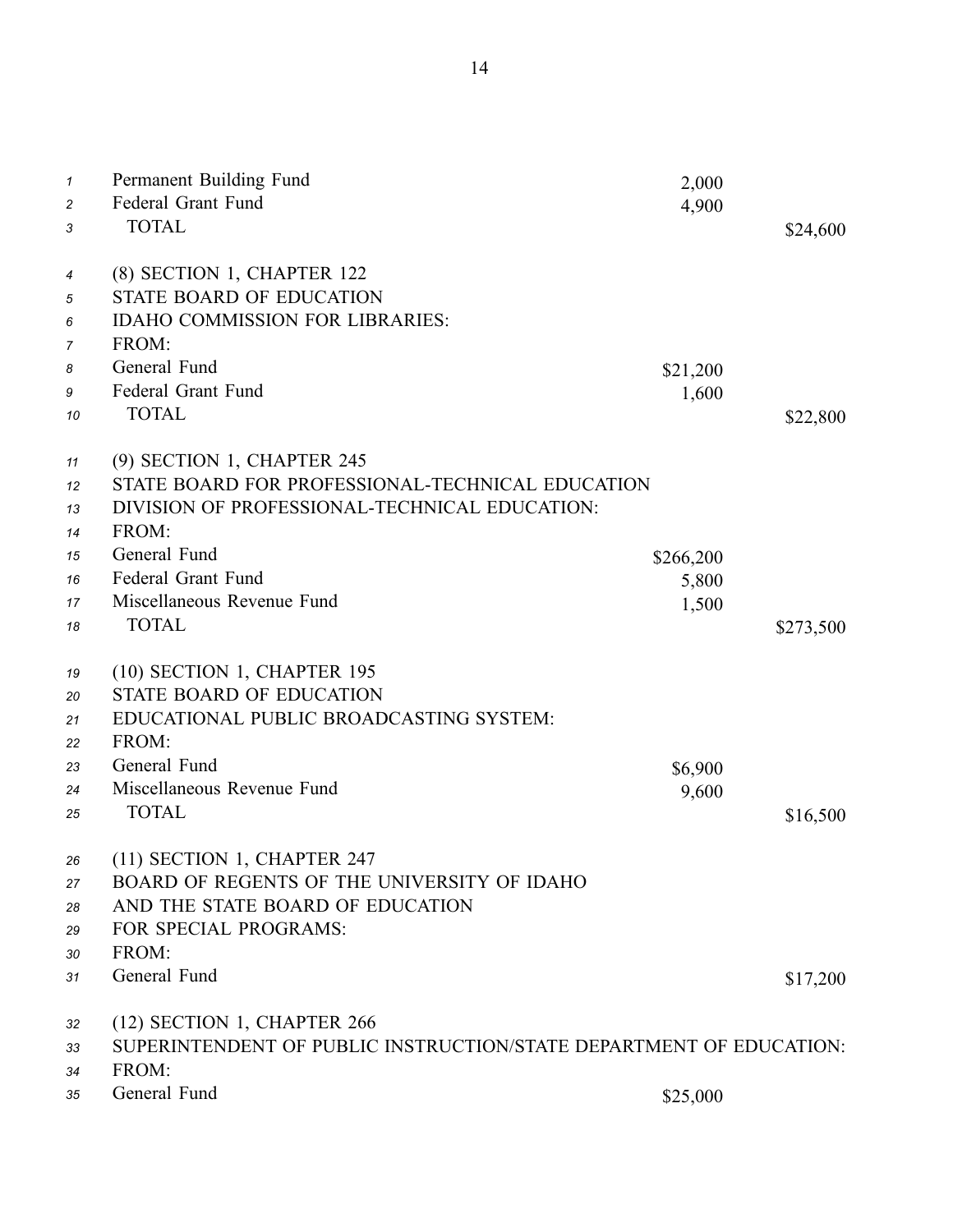| $\mathbf{1}$ | Indirect Cost Recovery Fund                | 4,300    |           |
|--------------|--------------------------------------------|----------|-----------|
| 2            | Driver's Training Fund                     | 1,200    |           |
| 3            | Public Instruction Fund                    | 4,600    |           |
| 4            | Miscellaneous Revenue Fund                 | 2,000    |           |
| 5            | Federal Grant Fund                         | 25,400   |           |
| 6            | <b>TOTAL</b>                               |          | \$62,500  |
|              |                                            |          |           |
| 7            | (13) SECTION 1, CHAPTER 289                |          |           |
| 8            | <b>STATE BOARD OF EDUCATION</b>            |          |           |
| 9            | DIVISION OF VOCATIONAL REHABILITATION:     |          |           |
| 10           | FROM:                                      |          |           |
| 11           | General Fund                               | \$15,100 |           |
| 12           | Federal Grant Fund                         | 60,500   |           |
| 13           | <b>TOTAL</b>                               |          | \$75,600  |
|              |                                            |          |           |
| 14           | (14) SECTIONS 1 AND 3, CHAPTER 357         |          |           |
| 15           | DEPARTMENT OF HEALTH AND WELFARE           |          |           |
| 16           | <b>CHILD WELFARE:</b>                      |          |           |
| 17           | FROM:                                      |          |           |
| 18           | Cooperative Welfare Fund (General)         | \$93,200 |           |
| 19           | Cooperative Welfare Fund (Dedicated)       | 700      |           |
| 20           | Cooperative Welfare Fund (Federal)         | 105,100  |           |
| 21           | <b>TOTAL</b>                               |          | \$199,000 |
|              |                                            |          |           |
| 22           | (15) SECTIONS 1 AND 3, CHAPTER 354         |          |           |
| 23           | DEPARTMENT OF HEALTH AND WELFARE           |          |           |
| 24           | SERVICES FOR THE DEVELOPMENTALLY DISABLED: |          |           |
| 25           | FROM:                                      |          |           |
| 26           | Cooperative Welfare Fund (General)         | \$84,700 |           |
| 27           | Cooperative Welfare Fund (Dedicated)       | 13,000   |           |
| 28           | Cooperative Welfare Fund (Federal)         | 174,100  |           |
| 29           | <b>TOTAL</b>                               |          | \$271,800 |
|              |                                            |          |           |
| 30           | (16) SECTION 1, CHAPTER 352                |          |           |
| 31           | DEPARTMENT OF HEALTH AND WELFARE           |          |           |
| 32           | <b>INDEPENDENT COUNCILS:</b>               |          |           |
| 33           | FROM:                                      |          |           |
| 34           | Cooperative Welfare Fund (General)         | \$1,800  |           |
| 35           | Cooperative Welfare Fund (Federal)         | 2,900    |           |
| 36           | Domestic Violence Project Fund             | 1,300    |           |
|              |                                            |          |           |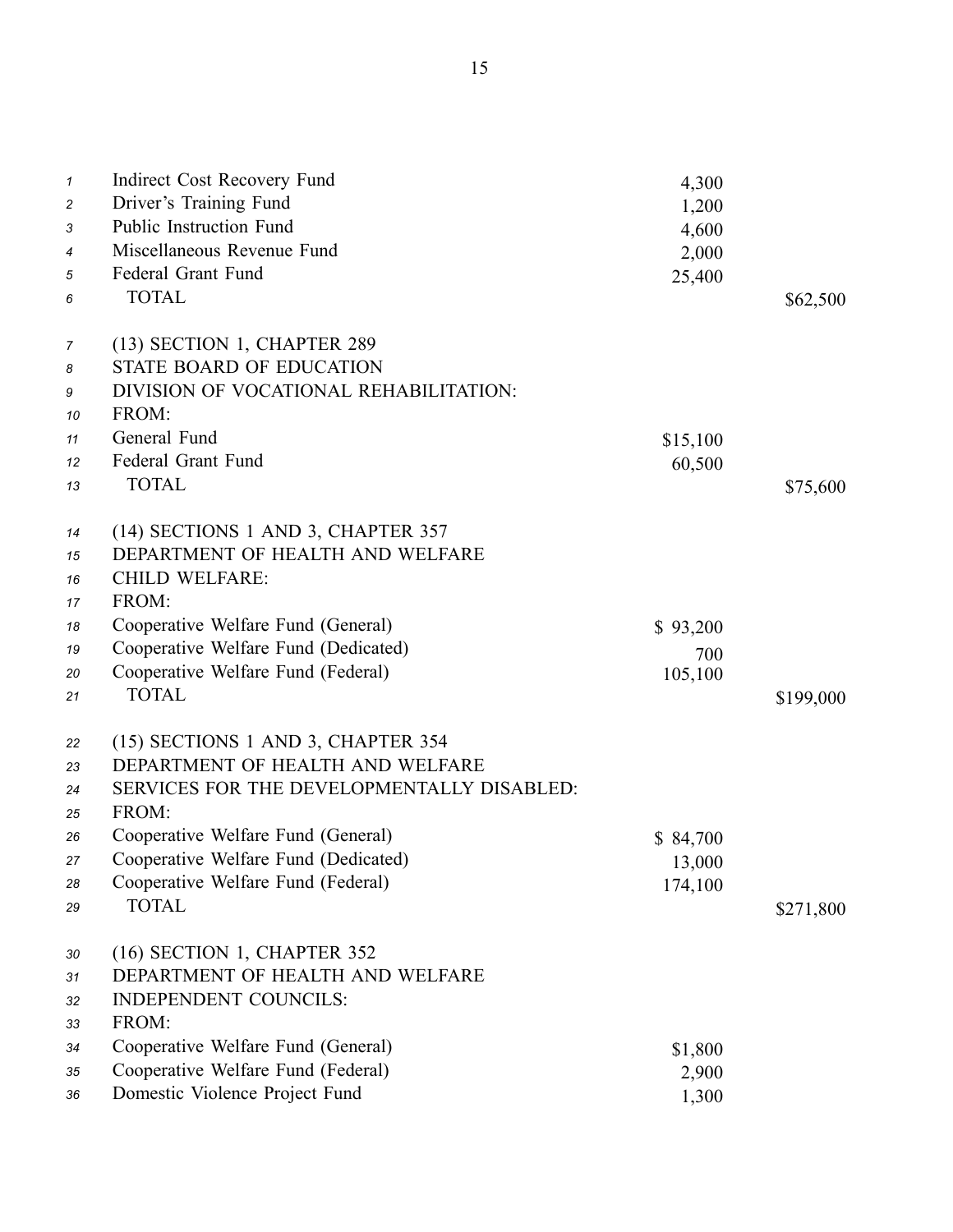| $\mathcal I$                       | <b>TOTAL</b>                                                                                                                                        |           | \$6,000   |
|------------------------------------|-----------------------------------------------------------------------------------------------------------------------------------------------------|-----------|-----------|
| $\overline{c}$<br>3<br>4<br>5<br>6 | (17) SECTION 1, CHAPTER 353<br>DEPARTMENT OF HEALTH AND WELFARE<br><b>INDIRECT SUPPORT SERVICES:</b><br>FROM:<br>Cooperative Welfare Fund (General) | \$76,500  |           |
| 7                                  | Cooperative Welfare Fund (Dedicated)                                                                                                                | 82,000    |           |
| 8                                  | Cooperative Welfare Fund (Federal)                                                                                                                  | 3,200     |           |
| 9                                  | <b>TOTAL</b>                                                                                                                                        |           | \$161,700 |
| 10<br>11<br>12<br>13               | (18) SECTION 1, CHAPTER 268<br>DEPARTMENT OF HEALTH AND WELFARE<br><b>MEDICAL ASSISTANCE SERVICES:</b><br>FROM:                                     |           |           |
| 14                                 | Cooperative Welfare Fund (General)                                                                                                                  | \$53,200  |           |
| 15                                 | Cooperative Welfare Fund (Federal)                                                                                                                  | 91,800    |           |
| 16                                 | <b>TOTAL</b>                                                                                                                                        |           | \$145,000 |
| 17                                 | (19) SECTIONS 3 AND 5, CHAPTER 355                                                                                                                  |           |           |
| 18                                 | DEPARTMENT OF HEALTH AND WELFARE                                                                                                                    |           |           |
| 19                                 | <b>MENTAL HEALTH SERVICES:</b>                                                                                                                      |           |           |
| 20                                 | FROM:                                                                                                                                               |           |           |
| 21                                 | Cooperative Welfare Fund (General)                                                                                                                  | \$114,200 |           |
| 22                                 | Cooperative Welfare Fund (Federal)                                                                                                                  | 46,500    |           |
| 23                                 | Cooperative Welfare Fund (Dedicated)                                                                                                                | 5,600     |           |
| 24                                 | Drug Court, Mental Health and Family Court Services Fund<br><b>TOTAL</b>                                                                            | 1,200     |           |
| 25                                 |                                                                                                                                                     |           | \$167,500 |
| 26                                 | (20) SECTIONS 2 AND 4, CHAPTER 269                                                                                                                  |           |           |
| 27                                 | DEPARTMENT OF HEALTH AND WELFARE                                                                                                                    |           |           |
| 28                                 | PSYCHIATRIC HOSPITALIZATION:                                                                                                                        |           |           |
| 29                                 | FROM:                                                                                                                                               |           |           |
| 30                                 | Cooperative Welfare Fund (General)                                                                                                                  | \$130,600 |           |
| 31                                 | Cooperative Welfare Fund (Dedicated)                                                                                                                | 20,600    |           |
| 32                                 | State Hospital North Endowment Income Fund                                                                                                          | 1,800     |           |
| 33                                 | Mental Hospital Endowment Income Fund                                                                                                               | 8,600     |           |
| 34                                 | Cooperative Welfare Fund (Federal)                                                                                                                  | 22,700    |           |
| 35                                 | <b>TOTAL</b>                                                                                                                                        |           | \$184,300 |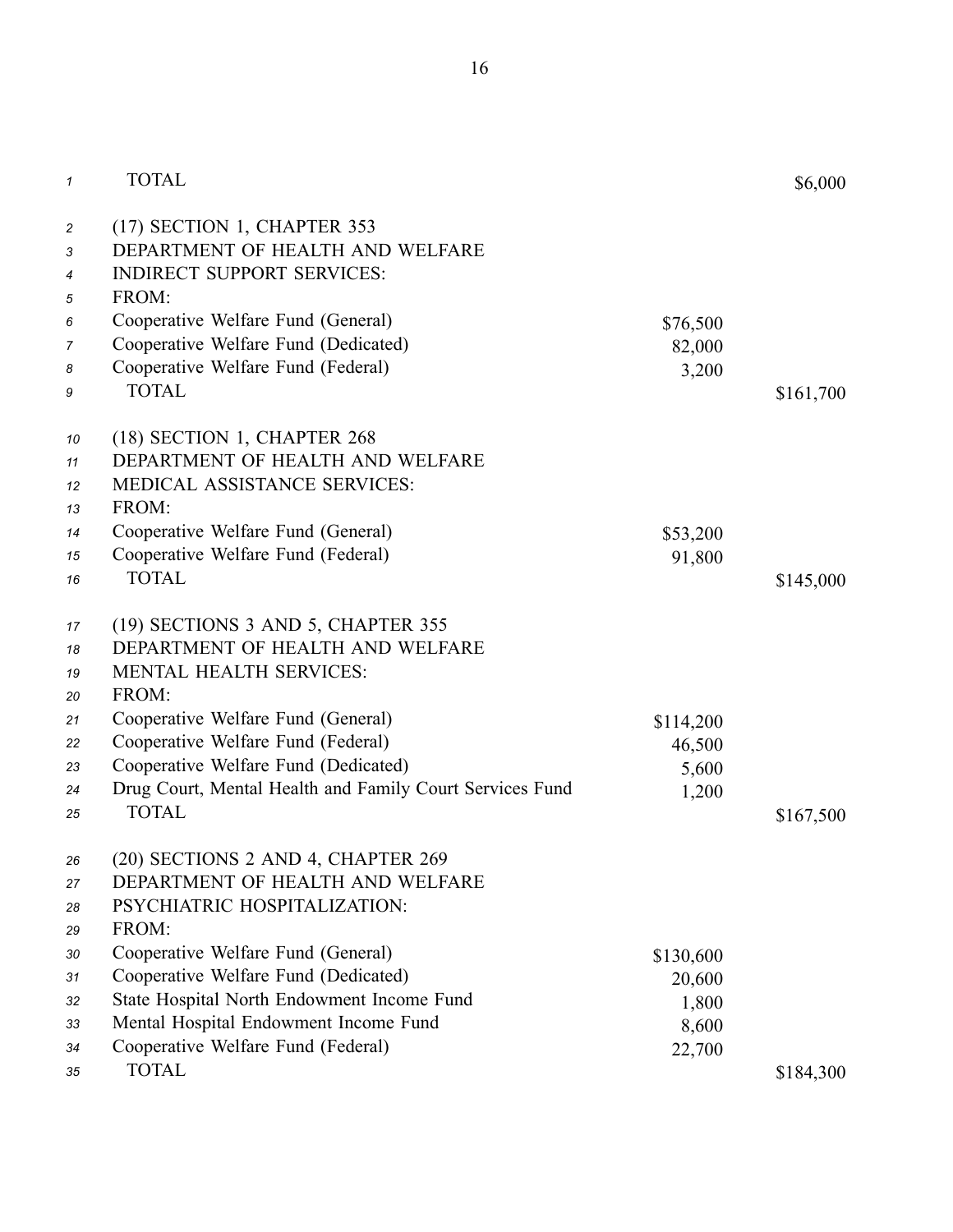| $\boldsymbol{\mathcal{I}}$<br>$\overline{c}$<br>3 | (21) SECTIONS 1, 3 AND 5, CHAPTER 358<br>DEPARTMENT OF HEALTH AND WELFARE<br>PUBLIC HEALTH SERVICES: |               |           |
|---------------------------------------------------|------------------------------------------------------------------------------------------------------|---------------|-----------|
| 4<br>5                                            | FROM:<br>Cooperative Welfare Fund (General)                                                          |               |           |
| 6                                                 | <b>Cancer Control Fund</b>                                                                           | \$23,800      |           |
| 7                                                 | Cooperative Welfare Fund (Dedicated)                                                                 | 400<br>17,300 |           |
| 8                                                 | Cooperative Welfare Fund (Federal)                                                                   | 50,800        |           |
| 9                                                 | <b>Emergency Medical Services Fund</b>                                                               | 10,600        |           |
| 10                                                | <b>TOTAL</b>                                                                                         |               | \$102,900 |
| 11                                                | (22) SECTION 1, CHAPTER 270                                                                          |               |           |
| 12                                                | DEPARTMENT OF HEALTH AND WELFARE                                                                     |               |           |
| 13                                                | <b>SERVICE INTEGRATION PROGRAM:</b>                                                                  |               |           |
| 14                                                | FROM:                                                                                                |               |           |
| 15                                                | Cooperative Welfare Fund (General)                                                                   | \$7,100       |           |
| 16                                                | Cooperative Welfare Fund (Federal)                                                                   | 6,400         |           |
| 17                                                | <b>TOTAL</b>                                                                                         |               | \$13,500  |
| 18                                                | (23) SECTION 1, CHAPTER 324                                                                          |               |           |
| 19                                                | DEPARTMENT OF HEALTH AND WELFARE                                                                     |               |           |
| 20                                                | SUBSTANCE ABUSE TREATMENT AND PREVENTION:                                                            |               |           |
| 21                                                | FROM:                                                                                                |               |           |
| 22                                                | Cooperative Welfare Fund (General)                                                                   | \$4,000       |           |
| 23                                                | Cooperative Welfare Fund (Dedicated)                                                                 | 400           |           |
| 24                                                | Cooperative Welfare Fund (Federal)                                                                   | 3,400         |           |
| 25                                                | <b>TOTAL</b>                                                                                         |               | \$7,800   |
| 26                                                | (24) SECTION 1, CHAPTER 326                                                                          |               |           |
| 27                                                | DEPARTMENT OF HEALTH AND WELFARE                                                                     |               |           |
| 28                                                | <b>DIVISION OF WELFARE:</b>                                                                          |               |           |
| 29                                                | FROM:                                                                                                |               |           |
| 30                                                | Cooperative Welfare Fund (General)                                                                   | \$130,400     |           |
| 31                                                | Idaho Health Insurance Access Card Fund                                                              | 300           |           |
| 32                                                | Cooperative Welfare Fund (Federal)                                                                   | 178,200       |           |
| 33                                                | <b>TOTAL</b>                                                                                         |               | \$308,900 |
| 34                                                | (25) SECTION 1, CHAPTER 246                                                                          |               |           |

*35* STATE INDEPENDENT LIVING COUNCIL:

*36* FROM: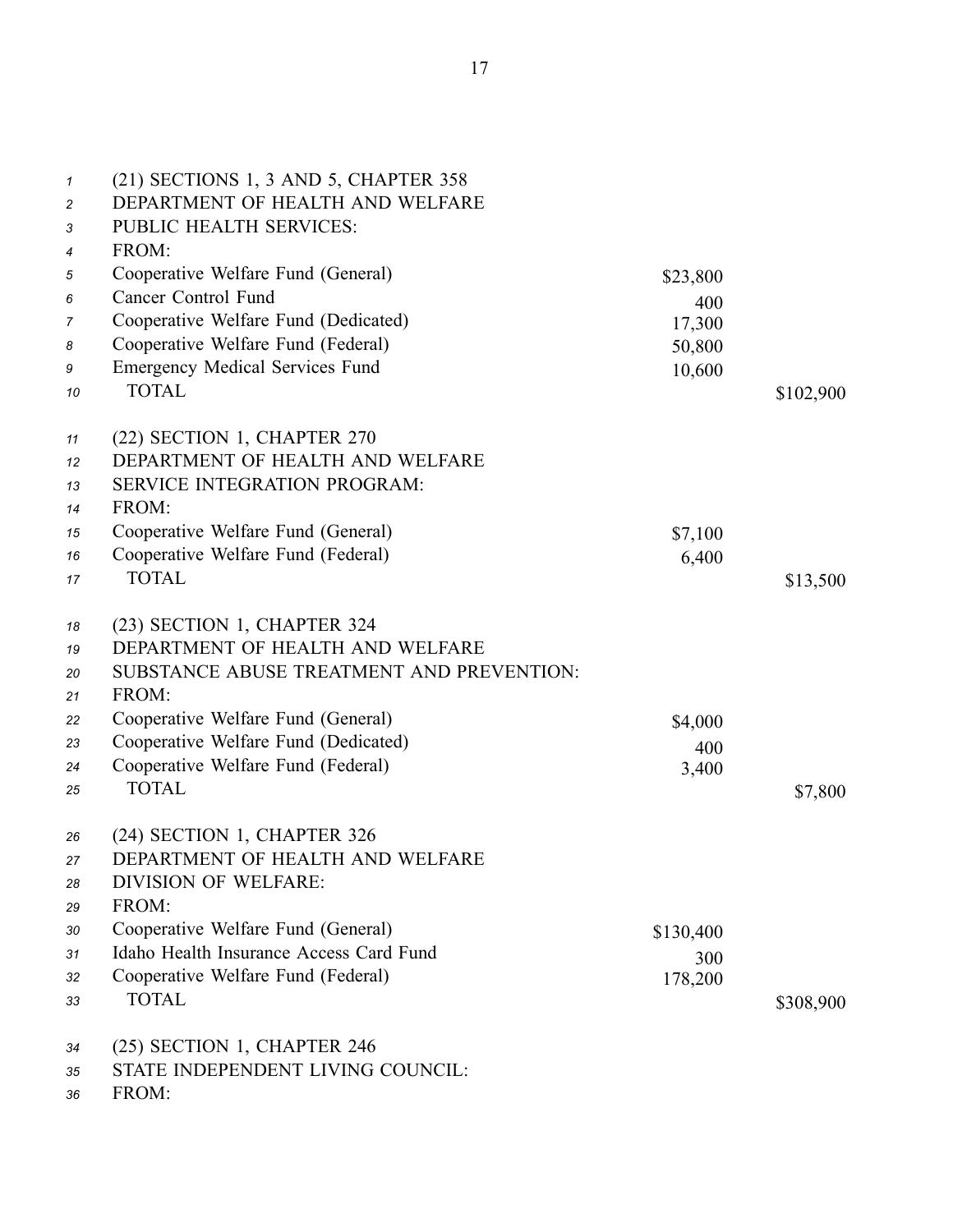| $\mathcal I$<br>2<br>3<br>4 | State Independent Living Council (Gen) Fund<br>State Independent Living Council (Ded) Fund<br>State Independent Living Council (Fed) Fund<br><b>TOTAL</b> | \$600<br>800<br>900 | \$2,300   |
|-----------------------------|-----------------------------------------------------------------------------------------------------------------------------------------------------------|---------------------|-----------|
| 5                           | (26) SECTION 1, CHAPTER 244                                                                                                                               |                     |           |
| 6                           | PUBLIC HEALTH DISTRICTS:                                                                                                                                  |                     |           |
| 7                           | FROM:                                                                                                                                                     |                     |           |
| 8                           | Public Health Trust Fund                                                                                                                                  |                     | \$78,200  |
| 9                           | (27) SECTION 1, CHAPTER 222                                                                                                                               |                     |           |
| 10                          | DEPARTMENT OF CORRECTION:                                                                                                                                 |                     |           |
| 11                          | FROM:                                                                                                                                                     |                     |           |
| 12                          | General Fund                                                                                                                                              | \$733,700           |           |
| 13                          | Inmate Labor Fund                                                                                                                                         | 22,800              |           |
| 14                          | Parolee Supervision Fund                                                                                                                                  | 39,400              |           |
| 15                          | Drug and Mental Health Court Supervision Fund                                                                                                             | 2,000               |           |
| 16                          | Miscellaneous Revenue Fund                                                                                                                                | 8,300               |           |
| 17                          | Federal Grant Fund                                                                                                                                        | 5,600               |           |
| 18                          | <b>TOTAL</b>                                                                                                                                              |                     | \$811,800 |
| 19                          | (28) SECTION 2, CHAPTER 342                                                                                                                               |                     |           |
| 20                          | <b>SUPREME COURT:</b>                                                                                                                                     |                     |           |
| 21                          | FROM:                                                                                                                                                     |                     |           |
| 22                          | General Fund                                                                                                                                              | \$130,000           |           |
| 23                          | Federal Grant Fund                                                                                                                                        | 2,500               |           |
| 24                          | <b>ISTARS</b> Technology Fund                                                                                                                             | 500                 |           |
| 25                          | Drug Court, Mental Health and Family Court Services Fund                                                                                                  | 1,500               |           |
| 26                          | <b>TOTAL</b>                                                                                                                                              |                     | \$134,500 |
| 27                          | (29) SECTION 1, CHAPTER 169                                                                                                                               |                     |           |
| 28                          | DEPARTMENT OF JUVENILE CORRECTIONS:                                                                                                                       |                     |           |
| 29                          | FROM:                                                                                                                                                     |                     |           |
| 30                          | General Fund                                                                                                                                              | \$199,300           |           |
| 31                          | Miscellaneous Revenue Fund                                                                                                                                | 800                 |           |
| 32                          | Juvenile Corrections Fund                                                                                                                                 | 800                 |           |
| 33                          | Federal Grant Fund                                                                                                                                        | 2,300               |           |
| 34                          | <b>TOTAL</b>                                                                                                                                              |                     | \$203,200 |
|                             |                                                                                                                                                           |                     |           |

*<sup>35</sup>* (30) SECTION 1, CHAPTER 235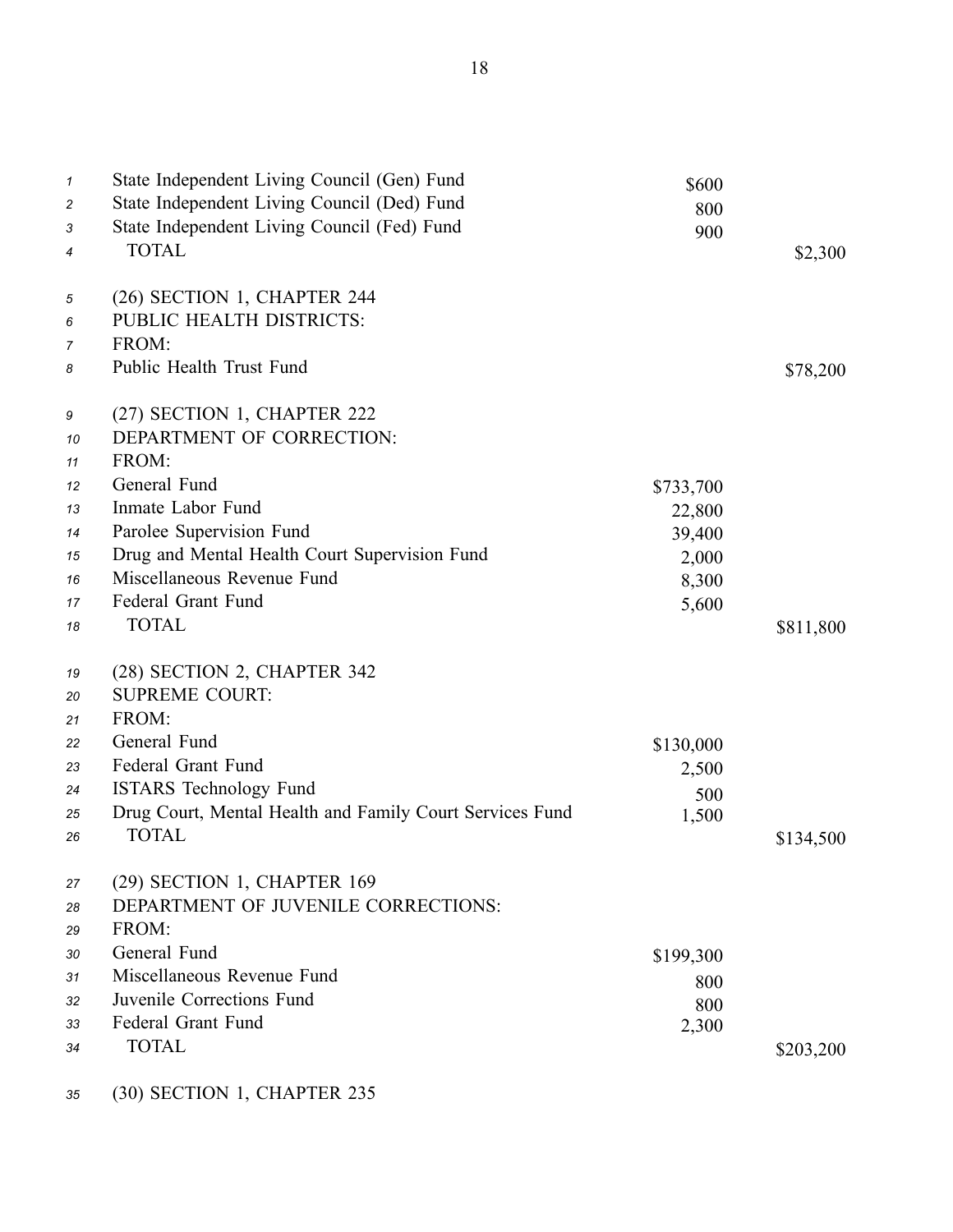| $\mathbf{1}$   | <b>IDAHO STATE POLICE:</b>                          |           |           |
|----------------|-----------------------------------------------------|-----------|-----------|
| $\overline{c}$ | FROM:                                               |           |           |
| 3              | General Fund                                        | \$97,900  |           |
| 4              | <b>State Brand Board Fund</b>                       | 18,900    |           |
| 5              | Idaho Law Enforcement Fund                          | 111,100   |           |
| 6              | Miscellaneous Revenue Fund                          | 9,400     |           |
| 7              | Drug Donation Fund                                  | 600       |           |
| 8              | Hazardous Materials/Waste Enforcement Fund          | 900       |           |
| 9              | Federal Grant Fund                                  | 16,600    |           |
| 10             | Idaho Law Enforcement Telecommunications Fund       | 3,100     |           |
| 11             | Peace Officers Fund                                 | 12,500    |           |
| 12             | Idaho State Racing Commission Fund                  | 2,000     |           |
| 13             | <b>TOTAL</b>                                        |           | \$273,000 |
| 14             | (31) SECTION 1, CHAPTER 284                         |           |           |
| 15             | DEPARTMENT OF ENVIRONMENTAL QUALITY:                |           |           |
| 16             | FROM:                                               |           |           |
| 17             | General Fund                                        | \$85,600  |           |
| 18             | Air Quality Permitting Fund                         | 10,100    |           |
| 19             | Public Water System Supervision Fund                | 8,800     |           |
| 20             | Water Pollution Control Fund                        | 1,900     |           |
| 21             | Department of Environmental Quality Fund (Federal)  | 76,700    |           |
| 22             | Department of Environmental Quality Fund (Receipts) | 6,200     |           |
| 23             | Environmental Remediation Fund (Box)                | 200       |           |
| 24             | Environmental Remediation Fund (Basin)              | 900       |           |
| 25             | <b>TOTAL</b>                                        |           | \$190,400 |
| 26             | (32) SECTION 1, CHAPTER 272                         |           |           |
| 27             | DEPARTMENT OF FISH AND GAME:                        |           |           |
| 28             | FROM:                                               |           |           |
| 29             | Fish and Game Fund (Licenses)                       | \$134,000 |           |
| 30             | Fish and Game Fund (Federal)                        | 109,800   |           |
| 31             | Fish and Game Fund (Other)                          | 12,000    |           |
| 32             | Fish and Game Set-aside Fund (Licenses)             | 1,300     |           |
| 33             | Fish and Game Set-aside Fund (Other)                | 4,500     |           |
| 34             | Fish and Game Expendable Trust Fund                 | 2,600     |           |
| 35             | Fish and Game Nonexpendable Trust Fund              | 100       |           |
| 36             | <b>TOTAL</b>                                        |           | \$264,300 |
|                |                                                     |           |           |

*<sup>37</sup>* (33) SECTION 1, CHAPTER 339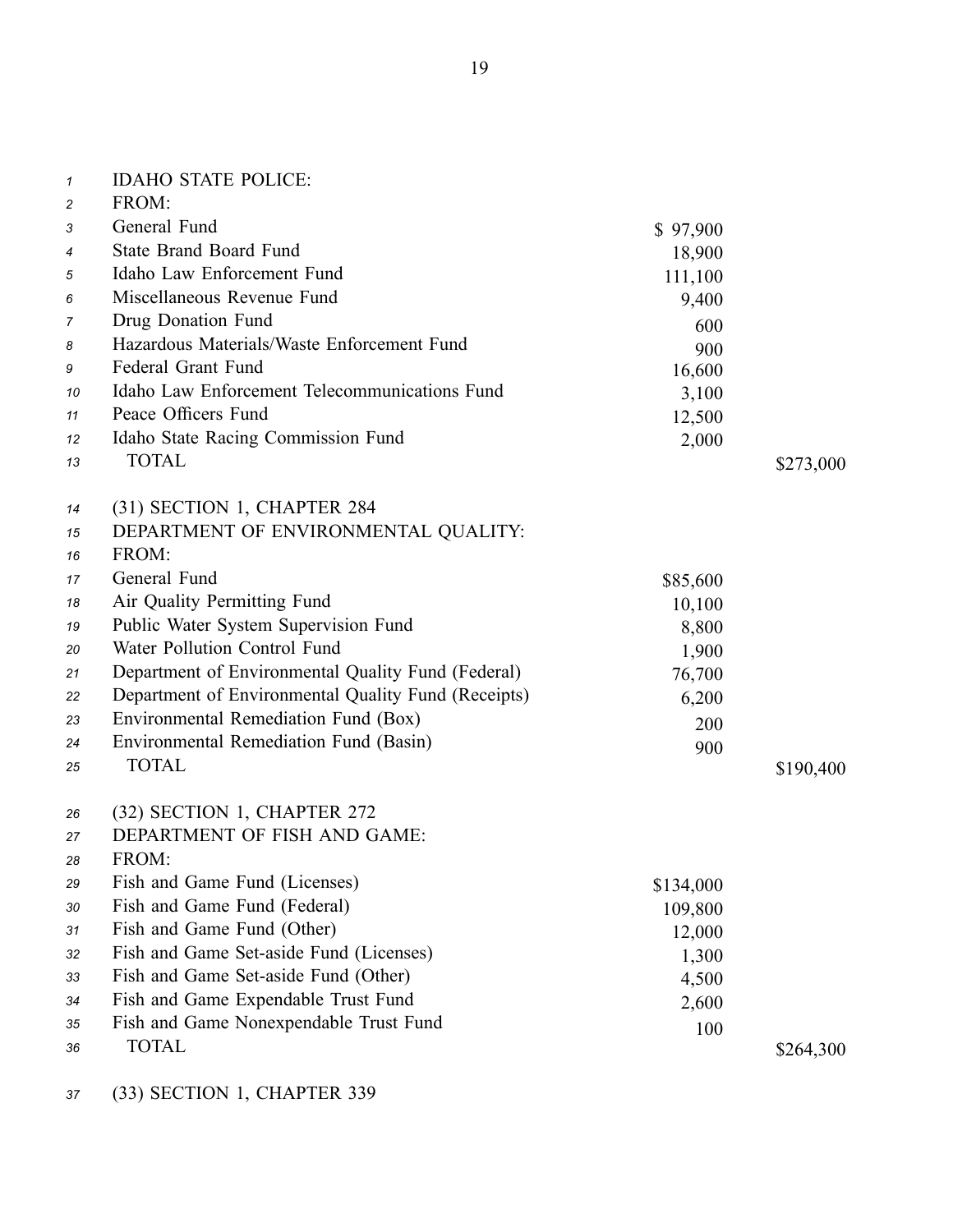| $\mathcal I$ | STATE BOARD OF LAND COMMISSIONERS<br>ENDOWMENT FUND INVESTMENT BOARD: |           |           |
|--------------|-----------------------------------------------------------------------|-----------|-----------|
| 2<br>3       | FROM:                                                                 |           |           |
| 4            | Miscellaneous Revenue Fund                                            | \$<br>500 |           |
| 5            | Endowment Administrative Fund                                         | 1,500     |           |
| 6            | <b>TOTAL</b>                                                          |           | \$2,000   |
|              |                                                                       |           |           |
| 7            | (34) SECTION 1, CHAPTER 322                                           |           |           |
| 8            | DEPARTMENT OF LANDS:                                                  |           |           |
| 9            | FROM:                                                                 |           |           |
| 10           | General Fund                                                          | \$18,600  |           |
| 11           | Department of Lands Fund                                              | 15,800    |           |
| 12           | Endowment Administrative Fund                                         | 71,400    |           |
| 13           | Indirect Cost Recovery Fund                                           | 600       |           |
| 14           | Federal Grant Fund                                                    | 7,600     |           |
| 15           | Fire Suppression Deficiency Fund                                      | 900       |           |
| 16           | <b>TOTAL</b>                                                          |           | \$114,900 |
|              |                                                                       |           |           |
| 17           | (35) SECTION 1, CHAPTER 277                                           |           |           |
| 18           | DEPARTMENT OF PARKS AND RECREATION:                                   |           |           |
| 19           | FROM:                                                                 |           |           |
| 20           | General Fund                                                          | \$42,900  |           |
| 21           | Indirect Cost Recovery Fund                                           | 2,000     |           |
| 22           | Parks and Recreation Fund                                             | 16,500    |           |
| 23           | Recreational Fuels Fund                                               | 4,900     |           |
| 24           | Parks and Recreation Registration Fund                                | 4,800     |           |
| 25           | Public Recreation Enterprise Fund                                     | 1,300     |           |
| 26           | Parks and Recreation Expendable Trust Fund                            | 2,500     |           |
| 27           | Federal Grant Fund                                                    | 6,200     |           |
| 28           | <b>TOTAL</b>                                                          |           | \$81,100  |
|              |                                                                       |           |           |
| 29           | (36) SECTION 1, CHAPTER 241                                           |           |           |
| 30           | LAVA HOT SPRINGS FOUNDATION:                                          |           |           |
| 31           | FROM:                                                                 |           |           |
| 32           | Lava Hot Springs Foundation Fund                                      |           | \$5,500   |
| 33           | (37) SECTION 1, CHAPTER 321                                           |           |           |
| 34           | DEPARTMENT OF WATER RESOURCES:                                        |           |           |
| 35           | FROM:                                                                 |           |           |
| 36           | General Fund                                                          | \$100,500 |           |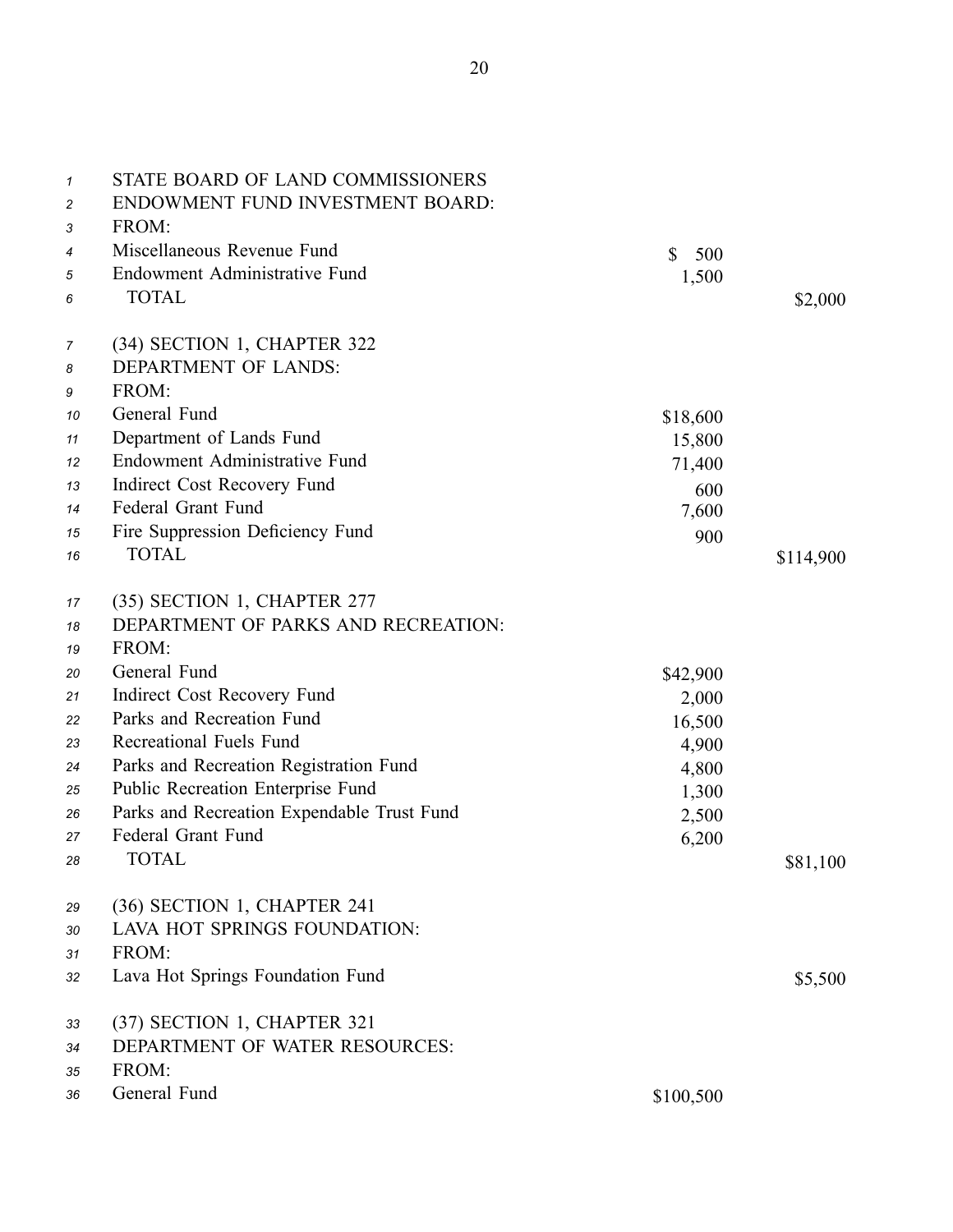| $\mathbf{1}$   | Indirect Cost Recovery Fund                                   | 3,400    |           |
|----------------|---------------------------------------------------------------|----------|-----------|
| $\overline{c}$ | Water Administration Fund                                     | 4,500    |           |
| 3              | Aquifer Planning and Management Fund                          | 1,500    |           |
| 4              | Miscellaneous Revenue Fund                                    | 4,800    |           |
| 5              | Federal Grant Fund                                            | 4,600    |           |
| 6              | <b>TOTAL</b>                                                  |          | \$119,300 |
| 7              | (38) SECTION 1, CHAPTER 265                                   |          |           |
| 8              | DEPARTMENT OF AGRICULTURE:                                    |          |           |
| 9              | FROM:                                                         |          |           |
| 10             | General Fund                                                  | \$29,800 |           |
| 11             | Administration and Accounting Services Fund                   | 4,600    |           |
| 12             | <b>Facilities Maintenance Fund</b>                            | 700      |           |
| 13             | Agricultural Inspection Fund                                  | 7,000    |           |
| 14             | Agricultural Fees - Livestock Disease Control Fund            | 3,800    |           |
| 15             | Agricultural Fees - Dairy Inspection Fund                     | 6,600    |           |
| 16             | Agricultural Fees - Egg Inspection Fund                       | 1,100    |           |
| 17             | Agricultural Fees - Pesticides Fund                           | 9,900    |           |
| 18             | Agricultural Fees - Commercial Feed and Fertilizer Fund       | 4,600    |           |
| 19             | Quality Assurance Laboratory Services Fund                    | 3,000    |           |
| 20             | Federal Grant Fund                                            | 13,400   |           |
| 21             | Agricultural Fees - Organic Food Products Fund                | 200      |           |
| 22             | Agricultural Fees - Fresh Fruit and Vegetable Inspection Fund | 19,000   |           |
| 23             | Rural Economic Development Integrated Freight Trans. Fund     | 100      |           |
| 24             | Agricultural Loans Fund                                       | 100      |           |
| 25             | Agricultural Fees - Sheep Industry Regulation Fund            | 500      |           |
| 26             | <b>TOTAL</b>                                                  |          | \$104,400 |
| 27             | (39) SECTION 1, CHAPTER 283                                   |          |           |
| 28             | SOIL CONSERVATION COMMISSION:                                 |          |           |
| 29             | FROM:                                                         |          |           |
| 30             | General Fund                                                  | \$10,600 |           |
| 31             | Federal Grant Fund                                            | 1,400    |           |
| 32             | <b>TOTAL</b>                                                  |          | \$12,000  |
| 33             | (40) SECTION 1, CHAPTER 286                                   |          |           |
| 34             | DEPARTMENT OF COMMERCE:                                       |          |           |
| 35             | FROM:                                                         |          |           |
| 36             | General Fund                                                  | \$18,300 |           |
| 37             | Tourism and Promotion Fund                                    | 5,200    |           |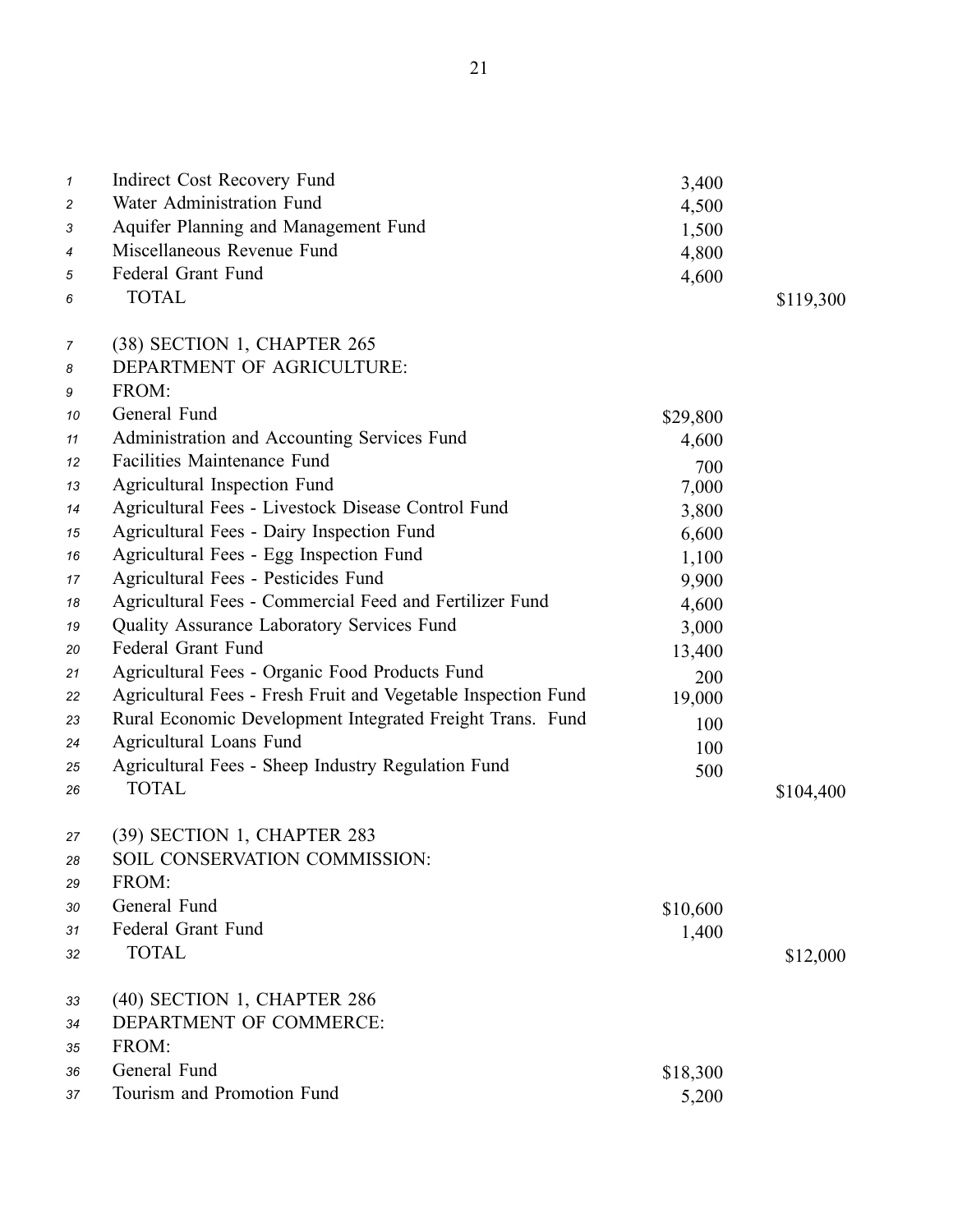| $\mathcal I$ | Miscellaneous Revenue Fund                                    | 500      |          |
|--------------|---------------------------------------------------------------|----------|----------|
| 2            | Federal Grant Fund                                            | 4,000    |          |
| 3            | <b>TOTAL</b>                                                  |          | \$28,000 |
| 4            | (41) SECTION 1, CHAPTER 120                                   |          |          |
| 5            | DEPARTMENT OF FINANCE:                                        |          |          |
| 6            | FROM:                                                         |          |          |
| 7            | <b>State Regulatory Fund</b>                                  |          | \$26,000 |
| 8            | (42) SECTION 1, CHAPTER 287                                   |          |          |
| 9            | <b>INDUSTRIAL COMMISSION:</b>                                 |          |          |
| 10           | FROM:                                                         |          |          |
| 11           | Industrial Administration Fund                                | \$63,800 |          |
| 12           | Peace Officer and Detention Officer Temporary Disability Fund | 200      |          |
| 13           | Crime Victims Compensation Fund                               | 6,800    |          |
| 14           | <b>TOTAL</b>                                                  |          | \$70,800 |
| 15           | (43) SECTION 1, CHAPTER 223                                   |          |          |
| 16           | DEPARTMENT OF INSURANCE:                                      |          |          |
| 17           | FROM:                                                         |          |          |
| 18           | Self-Governing Operating Fund                                 | \$32,000 |          |
| 19           | Self-Governing State Fire Marshal Fund                        | 5,000    |          |
| 20           | <b>TOTAL</b>                                                  |          | \$37,000 |
| 21           | (44) SECTION 1, CHAPTER 288                                   |          |          |
| 22           | DEPARTMENT OF LABOR:                                          |          |          |
| 23           | FROM:                                                         |          |          |
| 24           | General Fund                                                  | \$3,800  |          |
| 25           | Miscellaneous Revenue Fund                                    | 2,000    |          |
| 26           | <b>TOTAL</b>                                                  |          | \$5,800  |
| 27           | (44) SECTION 1, CHAPTER 162                                   |          |          |
| 28           | PUBLIC UTILITIES COMMISSION:                                  |          |          |
| 29           | FROM:                                                         |          |          |
| 30           | <b>Public Utilities Commission Fund</b>                       | \$24,200 |          |
| 31           | Federal Grant Fund                                            | 300      |          |
| 32           | <b>TOTAL</b>                                                  |          | \$24,500 |
| 33           | (45) SECTION 1, CHAPTER 280                                   |          |          |

34 SELF-GOVERNING AGENCIES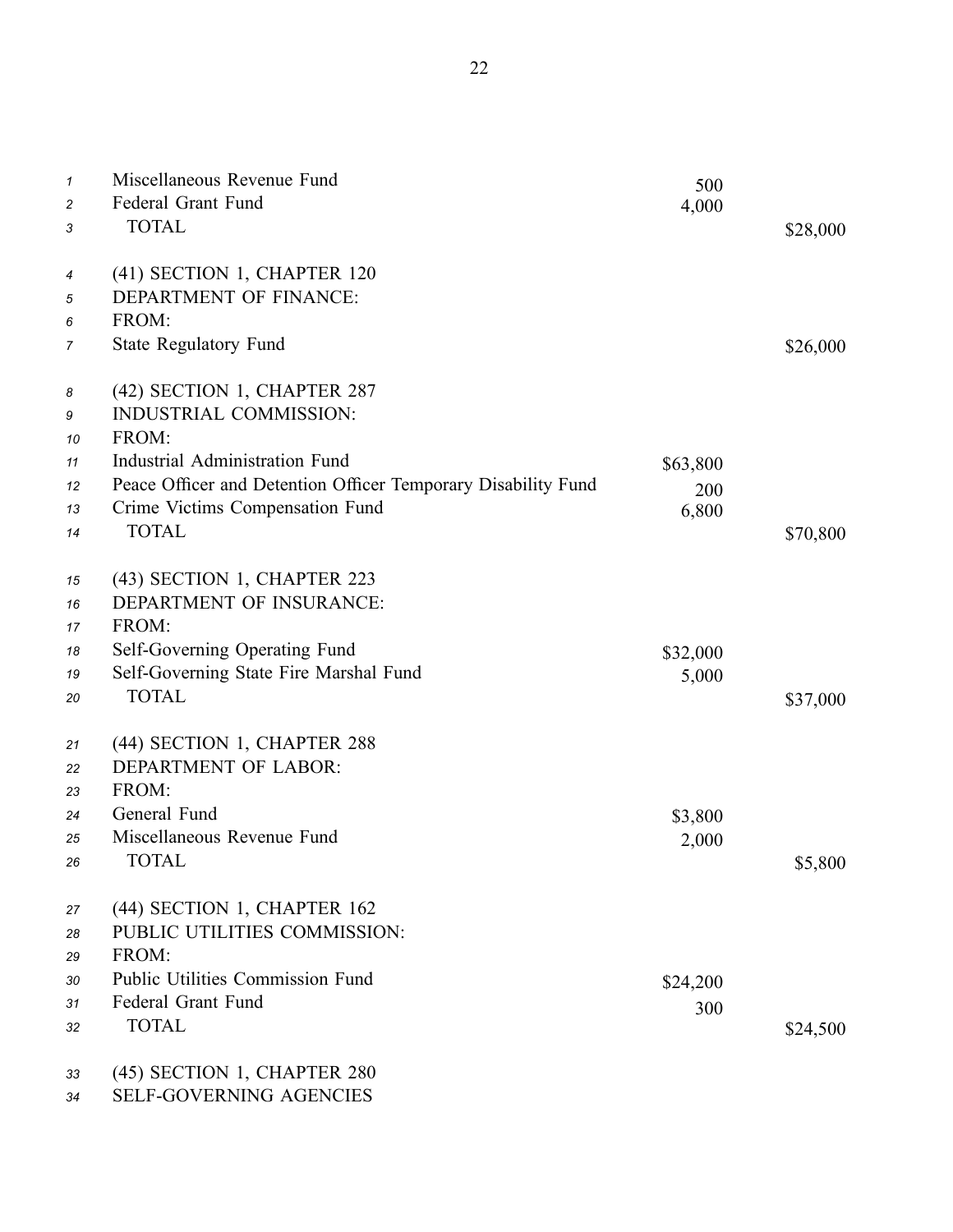| $\mathcal I$   | DIVISION OF BUILDING SAFETY:                 |          |          |
|----------------|----------------------------------------------|----------|----------|
| $\overline{c}$ | FROM:                                        |          |          |
| 3              | <b>State Regulatory Fund</b>                 | \$70,500 |          |
| 4              | Miscellaneous Revenue/Industrial Safety Fund | 2,700    |          |
| 5              | Miscellaneous Revenue/Logging Fund           | 2,400    |          |
| 6              | Miscellaneous Revenue/Energy Program Fund    | 200      |          |
| 7              | Federal Grant Fund                           | 300      |          |
| 8              | <b>TOTAL</b>                                 |          | \$76,100 |
| 9              | (46) SECTION 1, CHAPTER 359                  |          |          |
| 10             | <b>SELF-GOVERNING AGENCIES</b>               |          |          |
| 11             | <b>COMMISSION ON HISPANIC AFFAIRS:</b>       |          |          |
| 12             | FROM:                                        |          |          |
| 13             | General Fund                                 | \$1,000  |          |
| 14             | Federal Grant Fund                           | 500      |          |
| 15             | <b>TOTAL</b>                                 |          | \$1,500  |
| 16             | (47) SECTION 1, CHAPTER 174                  |          |          |
| 17             | <b>SELF-GOVERNING AGENCIES</b>               |          |          |
| 18             | <b>STATE LOTTERY:</b>                        |          |          |
| 19             | FROM:                                        |          |          |
| 20             | <b>State Lottery Fund</b>                    |          | \$23,500 |
| 21             | (48) SECTION 2, CHAPTER 359                  |          |          |
| 22             | <b>SELF-GOVERNING AGENCIES</b>               |          |          |
| 23             | <b>MEDICAL BOARDS:</b>                       |          |          |
| 24             | FROM:                                        |          |          |
| 25             | <b>State Regulatory Fund</b>                 |          | \$19,600 |
| 26             | (49) SECTION 3, CHAPTER 359                  |          |          |
| 27             | SELF-GOVERNING AGENCIES                      |          |          |
| 28             | <b>REGULATORY BOARDS:</b>                    |          |          |
| 29             | FROM:                                        |          |          |
| 30             | <b>State Regulatory Fund</b>                 |          | \$31,000 |
| 31             | (50) SECTION 1, CHAPTER 237                  |          |          |
| 32             | OFFICE OF STATE APPELLATE PUBLIC DEFENDER:   |          |          |
| 33             | FROM:                                        |          |          |
| 34             | General Fund                                 |          | \$10,500 |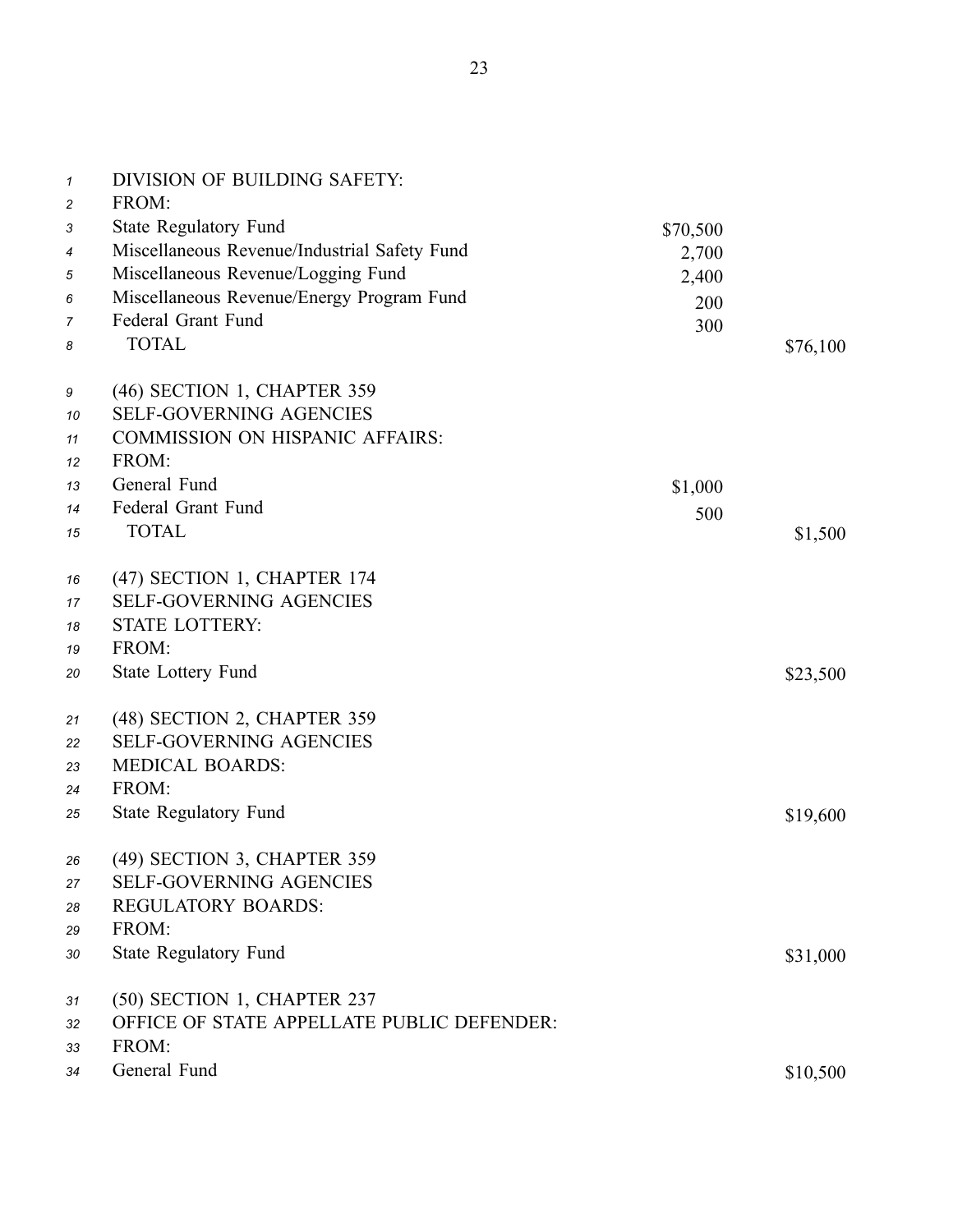| $\mathcal I$<br>$\overline{c}$<br>3<br>4 | (51) SECTION 1, CHAPTER 173<br><b>SELF-GOVERNING AGENCIES</b><br><b>DIVISION OF VETERANS SERVICES:</b><br>FROM: |           |           |
|------------------------------------------|-----------------------------------------------------------------------------------------------------------------|-----------|-----------|
| 5                                        | General Fund                                                                                                    | \$14,400  |           |
| 6                                        | Miscellaneous Revenue Fund                                                                                      | 93,900    |           |
| 7                                        | Federal Grant Fund                                                                                              | 45,400    |           |
| 8                                        | <b>TOTAL</b>                                                                                                    |           | \$153,700 |
| 9                                        | (52) SECTION 1, CHAPTER 360                                                                                     |           |           |
| 10                                       | <b>IDAHO TRANSPORTATION DEPARTMENT:</b>                                                                         |           |           |
| 11                                       | FROM:                                                                                                           |           |           |
| 12                                       | State Highway Fund (Dedicated)                                                                                  | \$818,000 |           |
| 13                                       | State Highway Fund (Billing)                                                                                    | 200       |           |
| 14                                       | State Highway Fund (Federal)                                                                                    | 90,500    |           |
| 15                                       | State Highway Fund (Local)                                                                                      | 1,600     |           |
| 16                                       | State Aeronautics Fund (Dedicated)                                                                              | 5,800     |           |
| 17                                       | State Aeronautics Fund (Billing)                                                                                | 500       |           |
| 18                                       | State Aeronautics Fund (Federal)                                                                                | 200       |           |
| 19                                       | <b>TOTAL</b>                                                                                                    |           | \$916,800 |
| 20                                       | (53) SECTION 1, CHAPTER 290                                                                                     |           |           |
| 21                                       | DEPARTMENT OF ADMINISTRATION:                                                                                   |           |           |
| 22                                       | FROM:                                                                                                           |           |           |
| 23                                       | General Fund                                                                                                    | \$16,600  |           |
| 24                                       | Indirect Cost Recovery Fund                                                                                     | 7,000     |           |
| 25                                       | Administration and Accounting Services Fund                                                                     | 26,900    |           |
| 26                                       | Industrial Special Indemnity Fund                                                                               | 1,400     |           |
| 27                                       | Administrative Code Fund                                                                                        | 1,900     |           |
| 28                                       | Permanent Building Fund                                                                                         | 14,900    |           |
| 29                                       | Federal Surplus Property Revolving Fund                                                                         | 2,100     |           |
| 30                                       | Employee Group Insurance Fund                                                                                   | 2,400     |           |
| 31                                       | <b>Retained Risk Fund</b>                                                                                       | 3,900     |           |
| 32                                       | <b>TOTAL</b>                                                                                                    |           | \$77,100  |
| 33                                       | (54) SECTION 1, CHAPTER 273                                                                                     |           |           |
| 34                                       | DEPARTMENT OF ADMINISTRATION                                                                                    |           |           |
| 35                                       | <b>CAPITOL COMMISSION:</b>                                                                                      |           |           |
| 36                                       | FROM:                                                                                                           |           |           |
| 37                                       | Permanent Building Fund                                                                                         |           | \$1,000   |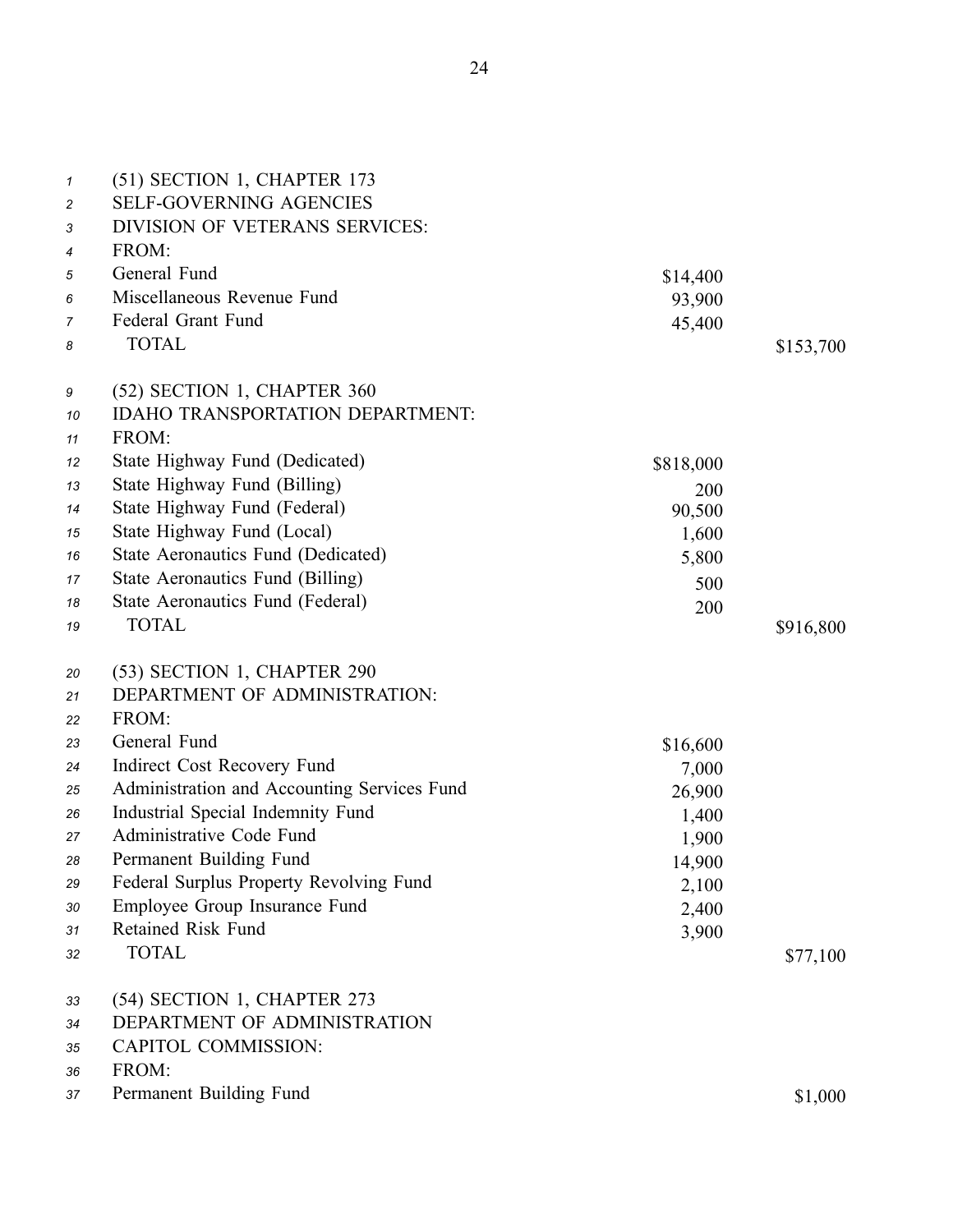| $\boldsymbol{\mathcal{1}}$<br>$\overline{c}$ | (55) SECTION 1, CHAPTER 197<br><b>ATTORNEY GENERAL:</b> |           |           |
|----------------------------------------------|---------------------------------------------------------|-----------|-----------|
| 3                                            | FROM:                                                   |           |           |
| 4                                            | General Fund                                            | \$101,600 |           |
| 5                                            | <b>Consumer Protection Fund</b>                         | 1,000     |           |
| 6                                            | <b>TOTAL</b>                                            |           | \$102,600 |
| 7                                            | (56) SECTION 1, CHAPTER 221                             |           |           |
| 8                                            | <b>STATE CONTROLLER:</b>                                |           |           |
| 9                                            | FROM:                                                   |           |           |
| 10                                           | General Fund                                            | \$22,700  |           |
| 11                                           | Data Processing Services Fund                           | 26,200    |           |
| 12                                           | <b>TOTAL</b>                                            |           | \$48,900  |
| 13                                           | (57) SECTION 1, CHAPTER 163                             |           |           |
| 14                                           | OFFICE OF THE GOVERNOR                                  |           |           |
| 15                                           | <b>COMMISSION ON AGING:</b>                             |           |           |
| 16                                           | FROM:                                                   |           |           |
| 17                                           | General Fund                                            | \$4,100   |           |
| 18                                           | Miscellaneous Revenue Fund                              | 300       |           |
| 19                                           | Federal Grant Fund                                      | 3,300     |           |
| 20                                           | <b>TOTAL</b>                                            |           | \$7,700   |
| 21                                           | (58) SECTION 1, CHAPTER 262                             |           |           |
| 22                                           | OFFICE OF THE GOVERNOR                                  |           |           |
| 23                                           | <b>COMMISSION ON THE ARTS:</b>                          |           |           |
| 24                                           | FROM:                                                   |           |           |
| 25                                           | General Fund                                            | \$2,800   |           |
| 26                                           | Federal Grant Fund                                      | 2,800     |           |
| 27                                           | <b>TOTAL</b>                                            |           | \$5,600   |
| 28                                           | (59) SECTION 1, CHAPTER 337                             |           |           |
| 29                                           | OFFICE OF THE GOVERNOR                                  |           |           |
| 30                                           | COMMISSION FOR THE BLIND AND VISUALLY IMPAIRED:         |           |           |
| 31                                           | FROM:                                                   |           |           |
| 32                                           | General Fund                                            | \$5,100   |           |
| 33                                           | Federal Grant Fund                                      | 15,600    |           |
| 34                                           | <b>TOTAL</b>                                            |           | \$20,700  |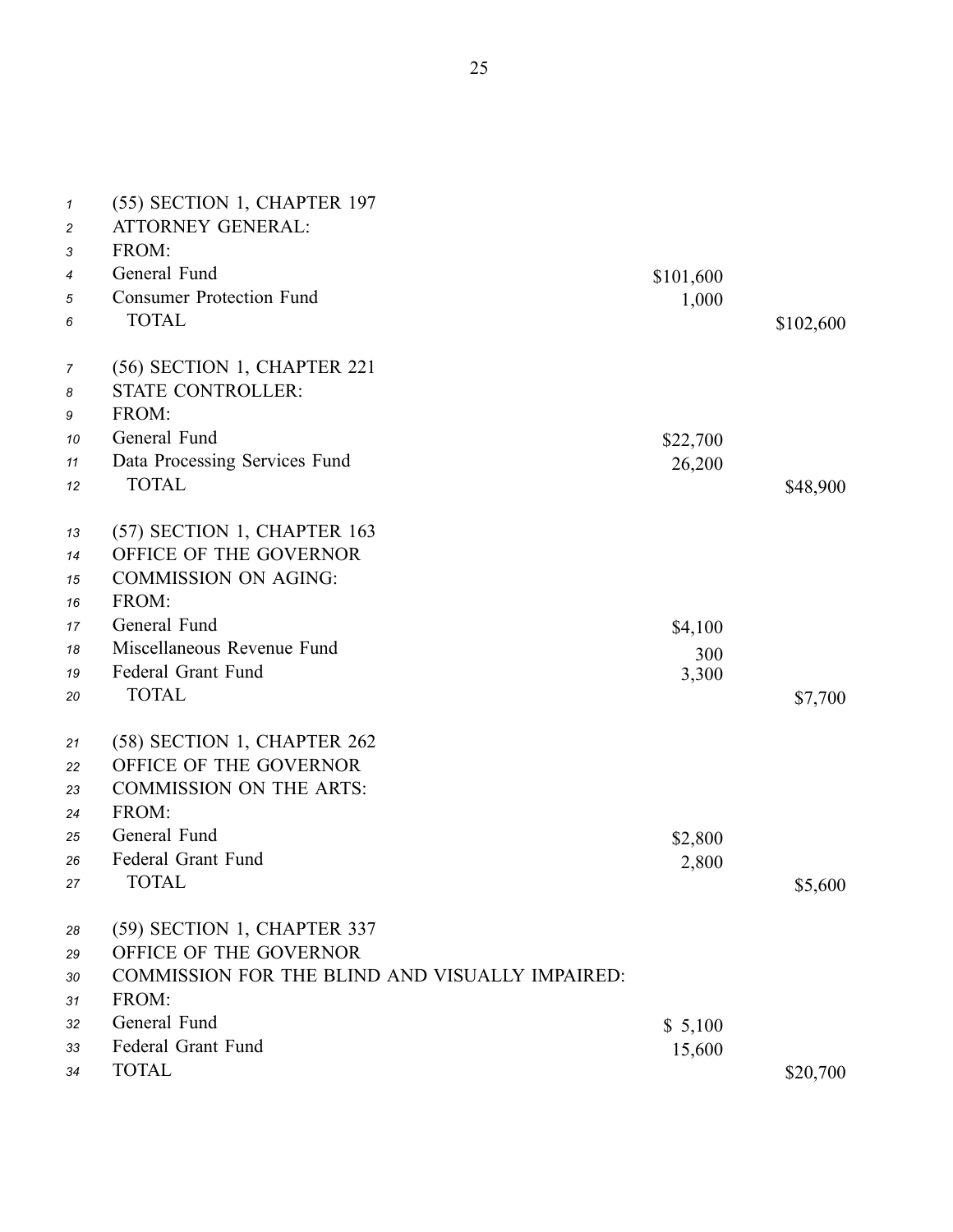| 1              | (60) SECTION 1, CHAPTER 225                            |                     |          |
|----------------|--------------------------------------------------------|---------------------|----------|
| 2              | OFFICE OF THE GOVERNOR                                 |                     |          |
| 3              | OFFICE OF DRUG POLICY:                                 |                     |          |
| 4              | FROM:                                                  |                     |          |
| 5              | General Fund                                           |                     | \$1,500  |
|                |                                                        |                     |          |
| 6              | (61) SECTION 1, CHAPTER 281 AND SECTION 1, CHAPTER 394 |                     |          |
| $\overline{7}$ | OFFICE OF THE GOVERNOR                                 |                     |          |
| 8              | OFFICE OF ENERGY RESOURCES:                            |                     |          |
| 9              | FROM:                                                  |                     |          |
| 10             | General Fund                                           | $\mathbb{S}$<br>300 |          |
| 11             | Indirect Cost Recovery Fund                            | 700                 |          |
| 12             | Renewable Energy Resources Fund                        | 300                 |          |
| 13             | Miscellaneous Revenue Fund                             | 1,100               |          |
| 14             | Petroleum Price Violation Fund                         | 5,100               |          |
| 15             | Federal Grant Fund                                     | 1,500               |          |
| 16             | <b>TOTAL</b>                                           |                     | \$9,000  |
| 17             | (62) SECTION 1, CHAPTER 229                            |                     |          |
| 18             | OFFICE OF THE GOVERNOR                                 |                     |          |
| 19             | DIVISION OF FINANCIAL MANAGEMENT:                      |                     |          |
| 20             | FROM:                                                  |                     |          |
| 21             | General Fund                                           | \$9,300             |          |
| 22             | Miscellaneous Revenue Fund                             |                     |          |
| 23             | <b>TOTAL</b>                                           | 200                 | \$9,500  |
|                |                                                        |                     |          |
| 24             | (63) SECTION 1, CHAPTER 230                            |                     |          |
| 25             | <b>EXECUTIVE OFFICE OF THE GOVERNOR:</b>               |                     |          |
| 26             | FROM:                                                  |                     |          |
| 27             | General Fund                                           | \$13,000            |          |
| 28             | Federal Grant Fund                                     | 1,500               |          |
| 29             | <b>TOTAL</b>                                           |                     | \$14,500 |
| 30             | (64) SECTION 1, CHAPTER 341                            |                     |          |
| 31             | OFFICE OF THE GOVERNOR                                 |                     |          |
| 32             | DIVISION OF HUMAN RESOURCES:                           |                     |          |
| 33             | FROM:                                                  |                     |          |
| 34             | Division of Human Resources Fund                       |                     | \$9,000  |
|                |                                                        |                     |          |
| 35             | (65) SECTION 1, CHAPTER 282                            |                     |          |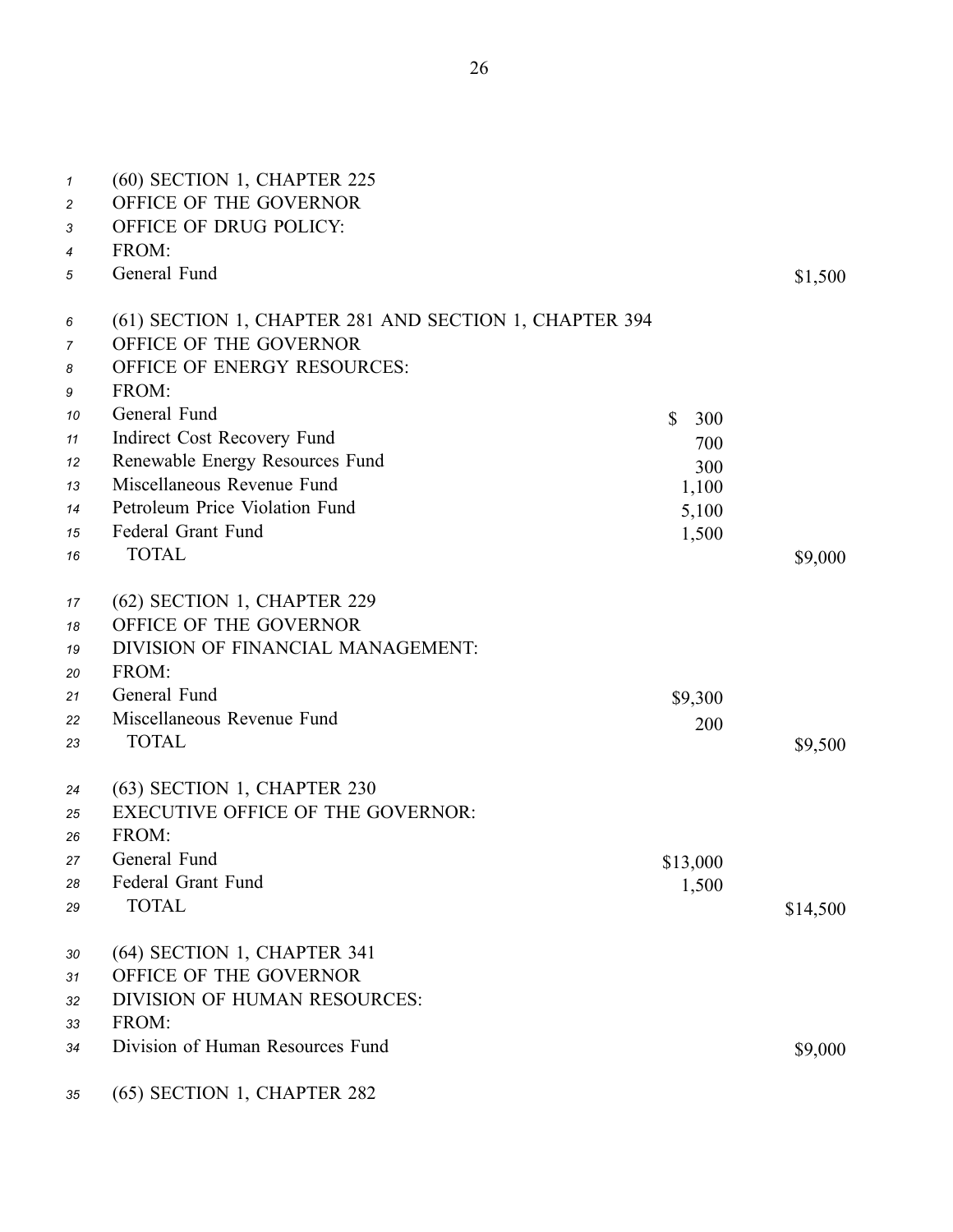| $\mathbf{1}$   | OFFICE OF THE GOVERNOR                      |          |           |
|----------------|---------------------------------------------|----------|-----------|
| $\overline{c}$ | HUMAN RIGHTS COMMISSION:                    |          |           |
| 3              | FROM:                                       |          |           |
| 4              | General Fund                                | \$4,500  |           |
| 5              | Federal Grant Fund                          | 1,000    |           |
| 6              | <b>TOTAL</b>                                |          | \$5,500   |
| 7              | (66) SECTION 1, CHAPTER 309                 |          |           |
| 8              | OFFICE OF THE GOVERNOR                      |          |           |
| 9              | STATE LIQUOR DISPENSARY:                    |          |           |
| 10             | FROM:                                       |          |           |
| 11             | Liquor Control Fund                         |          | \$98,500  |
| 12             | (67) SECTION 1, CHAPTER 184                 |          |           |
| 13             | OFFICE OF THE GOVERNOR                      |          |           |
| 14             | <b>MILITARY DIVISION:</b>                   |          |           |
| 15             | FROM:                                       |          |           |
| 16             | General Fund                                | \$25,800 |           |
| 17             | Indirect Cost Recovery Fund                 | 500      |           |
| 18             | Federal Grant Fund                          | 81,200   |           |
| 19             | Administration and Accounting Services Fund | 11,000   |           |
| 20             | <b>TOTAL</b>                                |          | \$118,500 |
| 21             | (68) SECTION 1, CHAPTER 228                 |          |           |
| 22             | OFFICE OF THE GOVERNOR                      |          |           |
| 23             | PUBLIC EMPLOYEE RETIREMENT SYSTEM:          |          |           |
| 24             | FROM:                                       |          |           |
| 25             | PERSI Administrative Fund                   | \$30,000 |           |
| 26             | PERSI Special Fund                          | 2,500    |           |
| 27             | <b>TOTAL</b>                                |          | \$32,500  |
| 28             | (69) SECTION 1, CHAPTER 242                 |          |           |
| 29             | OFFICE OF THE GOVERNOR                      |          |           |
| 30             | OFFICE OF SPECIES CONSERVATION:             |          |           |
| 31             | FROM:                                       |          |           |
| 32             | General Fund                                | \$2,500  |           |
| 33             | Federal Grant Fund                          | 500      |           |
| 34             | <b>TOTAL</b>                                |          | \$3,000   |
|                |                                             |          |           |

*<sup>35</sup>* (70) SECTION 1, CHAPTER 279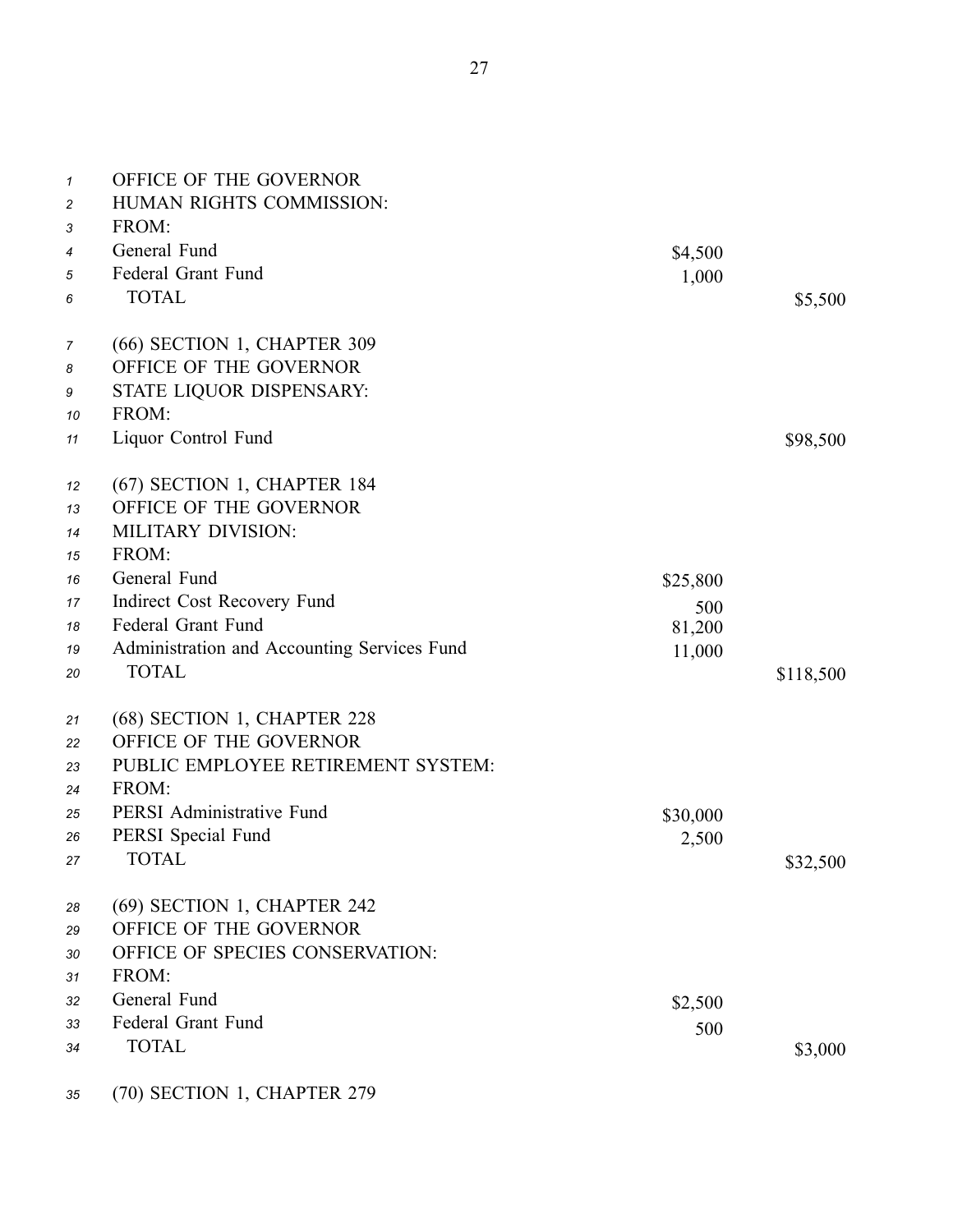| $\mathbf{1}$<br>$\overline{c}$<br>3 | <b>LEGISLATIVE COUNCIL</b><br><b>LEGISLATIVE SERVICES OFFICE:</b><br>FROM: |           |           |
|-------------------------------------|----------------------------------------------------------------------------|-----------|-----------|
| 4                                   | General Fund                                                               | \$25,800  |           |
| 5                                   | Permanent Building Fund                                                    | 200       |           |
| 6                                   | Professional Services Fund                                                 | 7,500     |           |
| $\overline{7}$                      | <b>TOTAL</b>                                                               |           | \$33,500  |
| 8                                   | (71) SECTION 1, CHAPTER 279                                                |           |           |
| 9                                   | <b>LEGISLATIVE COUNCIL</b>                                                 |           |           |
| 10                                  | OFFICE OF PERFORMANCE EVALUATIONS:                                         |           |           |
| 11                                  | FROM:                                                                      |           |           |
| 12                                  | General Fund                                                               |           | \$4,500   |
|                                     |                                                                            |           |           |
| 13                                  | (72) SECTION 1, CHAPTER 344<br>LIEUTENANT GOVERNOR:                        |           |           |
| 14<br>15                            | FROM:                                                                      |           |           |
| 16                                  | General Fund                                                               |           | \$1,500   |
|                                     |                                                                            |           |           |
| 17                                  | (73) SECTION 1, CHAPTER 271                                                |           |           |
| 18                                  | DEPARTMENT OF REVENUE AND TAXATION                                         |           |           |
| 19                                  | <b>BOARD OF TAX APPEALS:</b>                                               |           |           |
| 20                                  | FROM:                                                                      |           |           |
| 21                                  | General Fund                                                               |           | \$3,000   |
| 22                                  | (74) SECTION 1, CHAPTER 340                                                |           |           |
| 23                                  | DEPARTMENT OF REVENUE AND TAXATION                                         |           |           |
| 24                                  | STATE TAX COMMISSION:                                                      |           |           |
| 25                                  | FROM:                                                                      |           |           |
| 26                                  | General Fund                                                               | \$168,100 |           |
| 27                                  | Administration and Accounting Fund                                         | 1,200     |           |
| 28                                  | Administration Services for Transportation Fund                            | 22,000    |           |
| 29                                  | Multistate Tax Compact Fund                                                | 10,800    |           |
| 30                                  | Abandoned Property Trust - Unclaimed Property Fund                         | 4,700     |           |
| 31                                  | <b>TOTAL</b>                                                               |           | \$206,800 |
| 32                                  | (75) SECTION 1, CHAPTER 310                                                |           |           |
| 33                                  | <b>SECRETARY OF STATE:</b>                                                 |           |           |
| 34                                  | FROM:                                                                      |           |           |
| 35                                  | General Fund                                                               |           | \$15,500  |